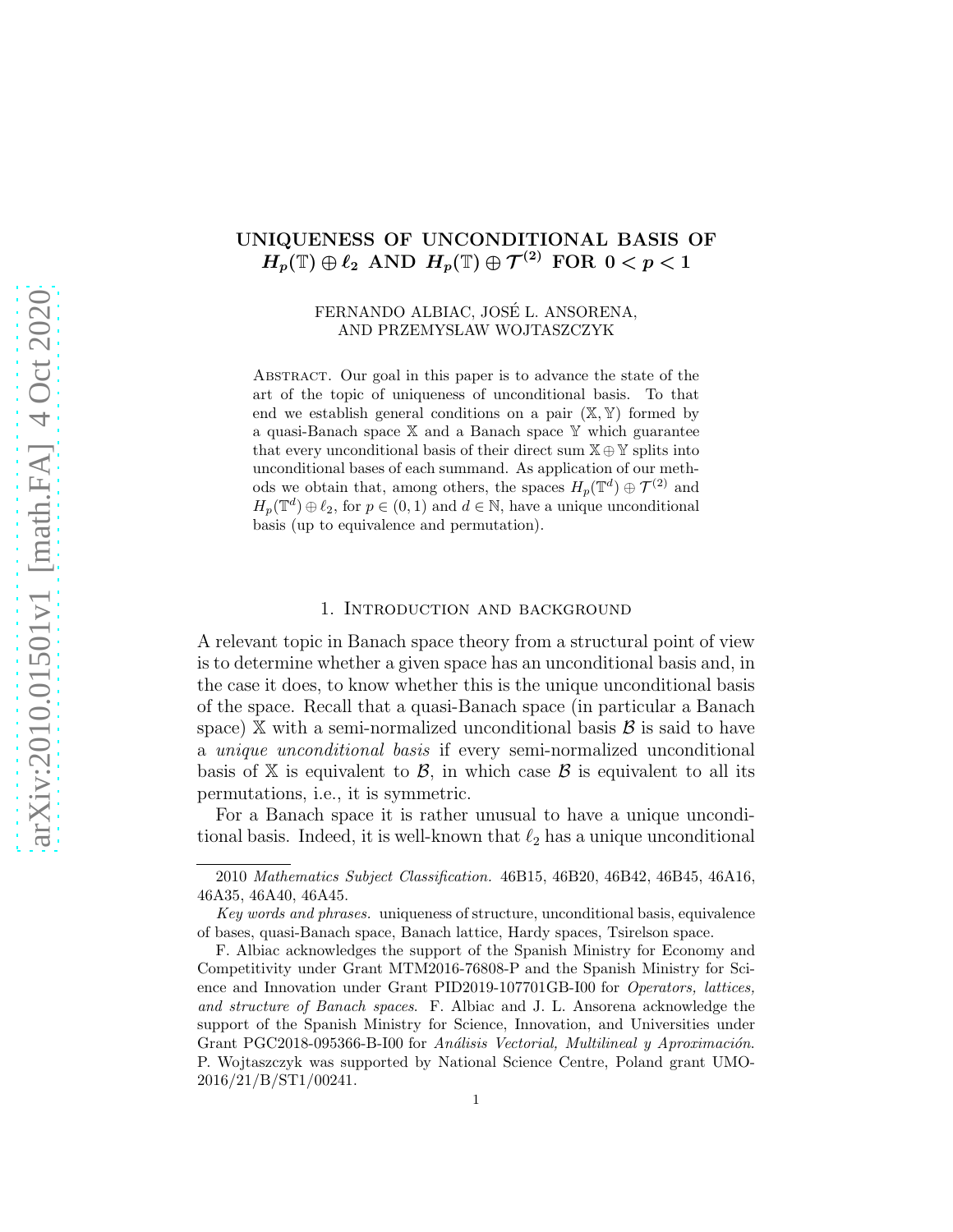basis  $[28]$ , and a classical result of Lindenstrauss and Pełczyński  $[30]$ establishes that  $\ell_1$  and  $c_0$  also have a unique unconditional basis. Lindenstrauss and Zippin [\[32\]](#page-23-2) completed the picture by showing that those three are the only Banach spaces with this property.

For Banach spaces without a symmetric bases (or Banach spaces that we do not know whether they have a symmetric basis or not) it is more natural to consider the question of uniqueness of unconditional basis up to (equivalence and) permutation, UTAP for short. We say that X has a UTAP unconditional basis  $\beta$  if every semi-normalized unconditional basis of  $X$  is equivalent to a permutation of  $\mathcal{B}$ . Of course, if  $X$  has a symmetric basis, the notions of uniqueness of unconditional basis and uniqueness of unconditional basis up to equivalence and permutation coincide. The first movers in this direction of research were Edelstein and Wojtaszczyk, who proved that finite direct sums of  $c_0$ ,  $\ell_1$  and  $\ell_2$ have a UTAP unconditional basis [\[18\]](#page-22-0). Bourgain et al. embarked on a comprehensive study aimed at classifying those Banach spaces with unique unconditional basis up to permutation that culminated in 1985 with their *Memoir* [\[13\]](#page-22-1). They showed that the spaces  $c_0(\ell_1)$ ,  $c_0(\ell_2)$ ,  $\ell_1(c_0)$ ,  $\ell_1(\ell_2)$  and their complemented subspaces with an unconditional basis all have a UTAP unconditional basis, while  $\ell_2(\ell_1)$  and  $\ell_2(c_0)$  do not. However, the hopes of attaining a satisfactory classification were shattered when they found a nonclassical Banach space, namely the 2-convexification  $\mathcal{T}^{(2)}$  of Tsirelson's space  $\mathcal T$  having a UTAP unconditional basis. Other significant advances in the theory were carried out by Casazza and Kalton [\[14,](#page-22-2) [15\]](#page-22-3), who proved that Tsirelson's space  $\mathcal{T}$ , certain Nakano spaces close either to  $\ell_1$  or  $c_0$ , certain complemented subspaces of Orlicz sequence spaces  $\ell_F$ , where F is a convex Orlicz function close either to the function  $t \mapsto t^2$  or to the identity map, and certain infinite  $\ell_1$ -products and  $c_0$ -products of spaces with a UTAP unconditional basis have a UTAP unconditional basis. The techniques they developed provided also a new approach to the uniqueness UTAP of unconditional basis in the spaces  $c_0(\ell_1)$  and  $\ell_1(c_0)$ .

Each of these examples of Banach spaces with a UTAP unconditional basis follows one of these mutually exclusive patterns:

- <span id="page-1-3"></span><span id="page-1-2"></span> $(P.1)$  The space is close to  $c_0$ ;
- <span id="page-1-0"></span>(P.2) the space is close to  $\ell_2$ ;
- <span id="page-1-1"></span>(**P.3**) the space is close to  $\ell_1$ ;
- (P.4) the space is a finite or infinite direct sum of spaces, each of which follows some of the previous patterns. Moreover, in the case of infinite direct sums, the way in which we sum should also follow one of those patterns.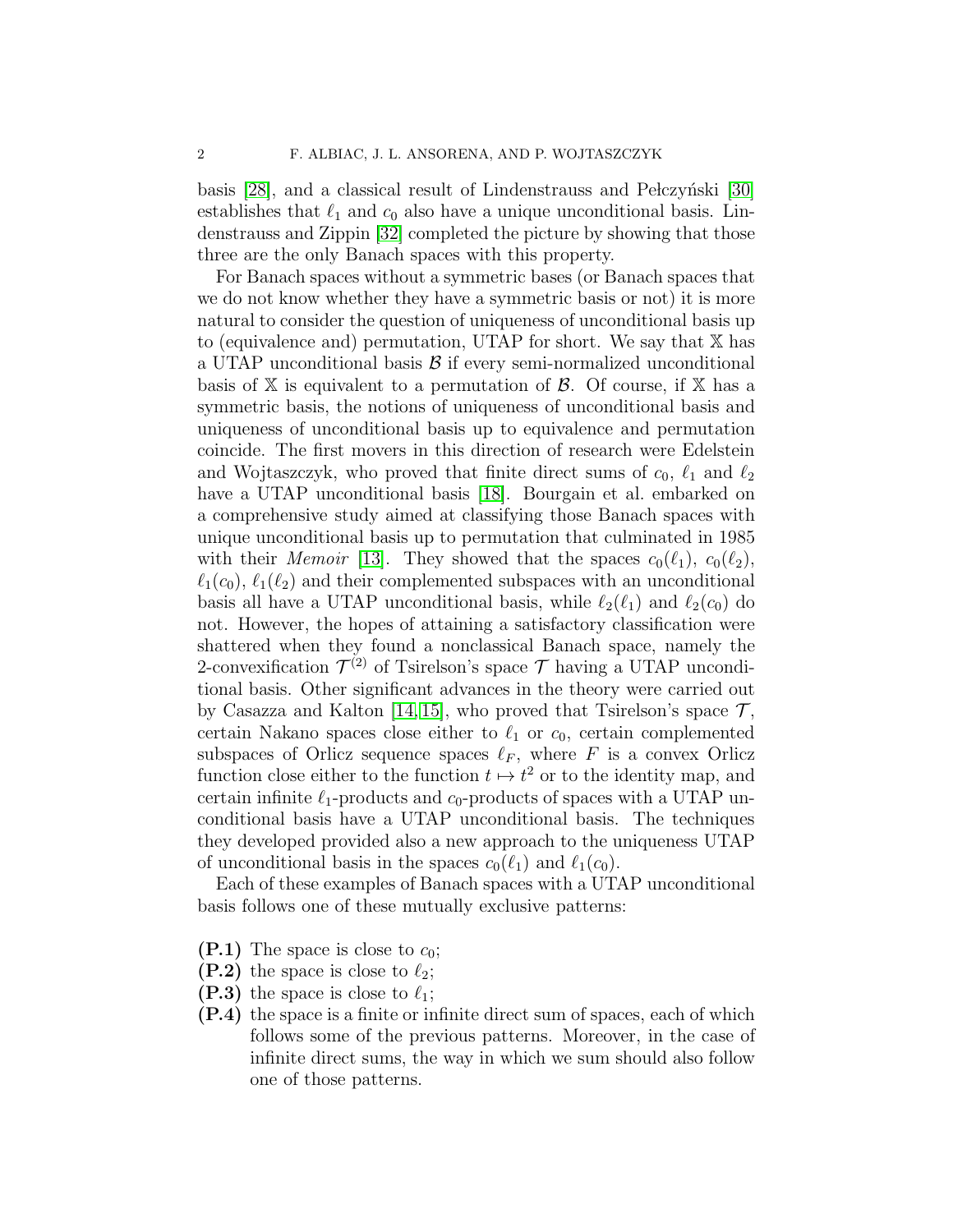From the comprehensive approach of Functional Analysis, Banach spaces are a particular case of quasi-Banach spaces, hence it seems only natural to transfer the problem of uniqueness of unconditional basis to this more general setting. As we will illustrate below, the situation for quasi-Banach spaces which are not Banach spaces is quite different. Kalton showed that a wide class of non-locally convex Orlicz sequence spaces, including the  $\ell_p$  spaces for  $0 < p < 1$ , have a unique unconditional basis [\[22\]](#page-23-3). This topic was given continuity later on in a series of papers, amongst which we mention  $[1, 6-9, 29, 35, 43]$  $[1, 6-9, 29, 35, 43]$  $[1, 6-9, 29, 35, 43]$  $[1, 6-9, 29, 35, 43]$  $[1, 6-9, 29, 35, 43]$ . In particular, a wide class of non-locally convex Lorentz sequence spaces were proved to have a unique unconditional basis. As for the UTAP unconditional basis problem, important known results include the cases of finite direct sums of  $\ell_p$  spaces for  $p \in (0,1] \cup \{2,\infty\}$  (we replace  $\ell_\infty$ with  $c_0$  is  $p = \infty$ ), the mixed-norm spaces  $\ell_p(\ell_2)$ ,  $\ell_p(\ell_1)$ ,  $\ell_1(\ell_p)$ ,  $c_0(\ell_p)$ ,  $\ell_p(c_0)$  for  $0 \leq p \leq 1$ , and the Hardy spaces  $H_p(\mathbb{T}^d)$  for  $0 \leq p \leq 1$ and  $d \in \mathbb{N}$ . These examples exhibit a pattern which generalizes [\(P.3\)](#page-1-0), namely:

<span id="page-2-0"></span>(P.5) the Banach envelope of the space is close to  $\ell_1$ .

Thus, for quasi-Banach spaces that follow [\(P.5\)](#page-2-0), the uniqueness of unconditional basis seems to be the norm rather than the exception.

Pulling the thread of pattern  $(P.4)$  suggests the following question.

<span id="page-2-1"></span>*Question* 1.1*.* Let X and Y be quasi-Banach spaces with a UTAP unconditional basis. Does  $X \oplus Y$  have a UTAP unconditional basis?

Since the methods used in the cited results on uniqueness of unconditional basis depend on the space, finding a positive general answer to Question [1.1](#page-2-1) seems unlikely and remote. The authors of [\[2\]](#page-22-7) addressed this problem and proved that if  $X$  and  $Y$  are quasi-Banach spaces with a UTAP unconditional basis falling either into patterns  $(P.5)$  or  $(P.1)$ , then  $\mathbb{X} \oplus \mathbb{Y}$  has a UTAP unconditional basis.

The expected way to take the subject further is to study what happens when we consider the direct sum of a quasi-Banach space having a UTAP unconditional basis which additionally falls either into patterns [\(P.5\)](#page-2-0) or [\(P.1\)](#page-1-2) (or a combination of both), with a Banach space having a UTAP conditional basis which additionally follows pattern [\(P.2\)](#page-1-3). In particular, the following question arises:

<span id="page-2-2"></span>*Question* 1.2. Does  $\mathbb{X} \oplus \ell_2$  or  $\mathbb{X} \oplus \mathcal{T}^{(2)}$  have a UTAP unconditional basis provided that the quasi-Banach space X does?

In this paper we address Question [1.2](#page-2-2) in the case when  $X$  is nonlocally convex, and provide a positive answer for a wide class of spaces that includes the Hardy spaces  $H_p(\mathbb{T}^d)$  for  $0 < p < 1$  and  $d \in \mathbb{N}$ .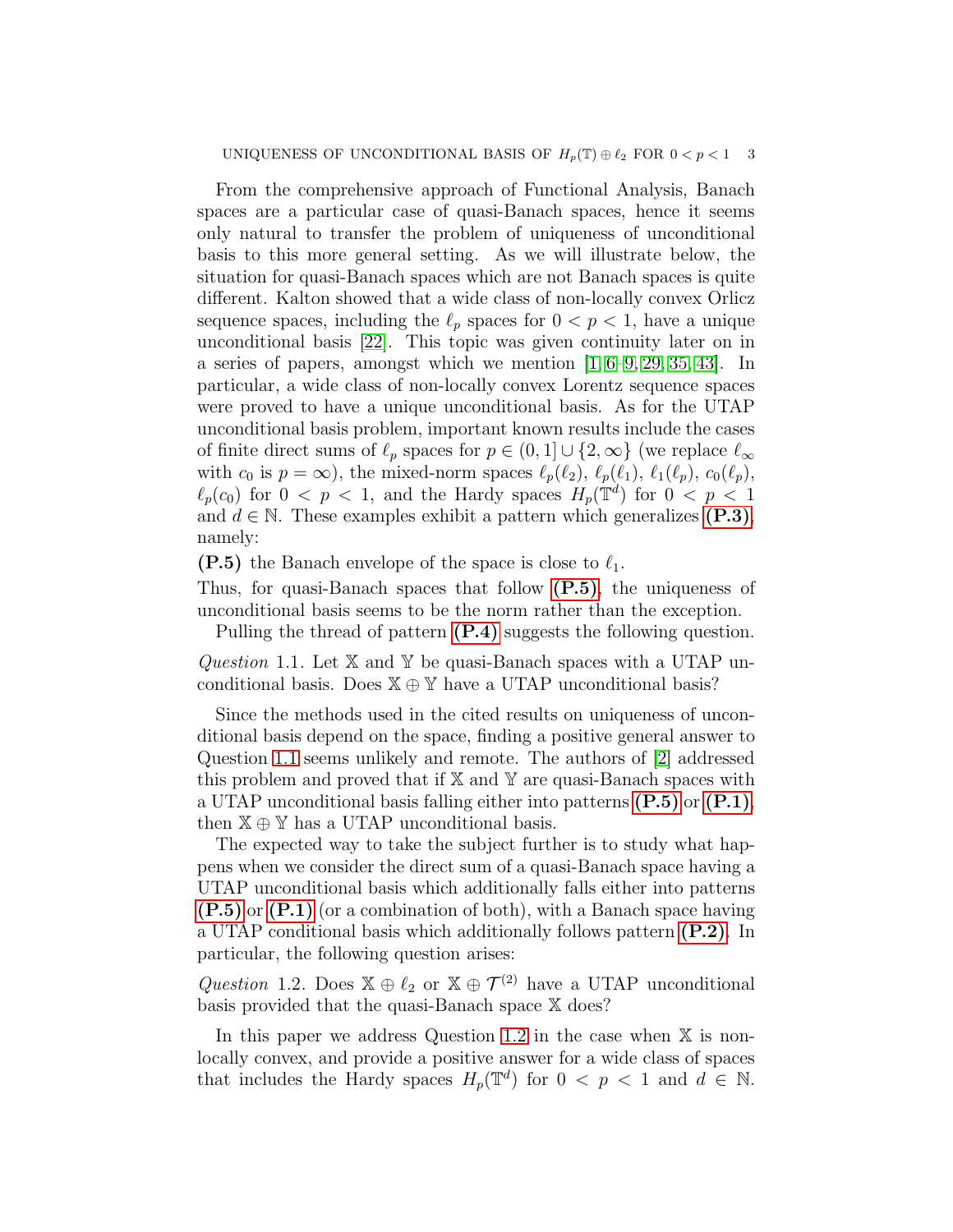We will derive our results from a general splitting principle for unconditional bases that we will present in Section [4](#page-17-0) followed by some applications. Before, in Sections [2](#page-7-0) and [3,](#page-12-0) we will develop the necessary machinery that will sustain our discussion. Specifically, in Section [2](#page-7-0) we set up a technique for splitting unconditional bases of a direct sum of a non-locally convex quasi-Banach space with a Banach space. In Section [3](#page-12-0) we exploit a method from [\[34\]](#page-23-6) for splitting complemented subspaces, which combined with the notion of subprojectivity yields a sufficient condition for an operator between quasi-Banach spaces to be strictly singular.

1.1. Terminology. We use standard terminology and notation in Banach space theory as can be found, e.g., in [\[5\]](#page-22-8). Most of our results, however, will be established in the general setting of quasi-Banach spaces; the unfamiliar reader will find general information about quasi-Banach spaces in [\[27\]](#page-23-7). We next gather the notation that is more heavily used.

A *quasi-norm* on a vector space over the real or complex field F, is a map  $\|\cdot\|: \mathbb{X} \to [0, \infty)$  satisfying

- <span id="page-3-1"></span><span id="page-3-0"></span> $(Q.a)$   $||f|| = 0$  if and only if  $f = 0$ ;
- $(Q.b)$   $\|\alpha f\| = |\alpha| \|f\|$  for  $\alpha \in \mathbb{F}$  and  $f \in \mathbb{X}$ ; and
- (Q.c) there is a constant  $\kappa \geq 1$  so that for all f and g in X we have  $||f + g|| \leq \kappa(||f|| + ||g||).$

If it is possible to take  $\kappa = 1$  we obtain a norm. More generally, given  $0 < p \leq 1$ , a p-norm is a map  $\|\cdot\|: \mathbb{X} \to [0, \infty)$  satisfying  $(Q.a)$ ,  $(Q.b)$ and

(Q.d) for all f and g in X we have  $||f + g||^p \le ||f||^p + ||g||^p$ .

Any p-norm is a quasi-norm. Conversely, by Aoki-Rolewicz theorem [\[10,](#page-22-9) [37\]](#page-23-8) any quasi-norm is p-convex for some  $p \in (0, 1]$ , i.e., there is a constant  $C \geq 1$  such that

$$
\left\| \sum_{j=1}^n f_j \right\|^p \le C \sum_{j=1}^n \|f_j\|^p, \quad n \in \mathbb{N}, f_j \in \mathbb{X}.
$$

Thus, any quasi-Banach space can be endowed with an equivalent pnorm.

A quasi-norm defines a metrizable vector topology on X whose base of neighborhoods of zero is given by sets of the form  $\{x \in \mathbb{X}: ||x|| \leq \}$  $1/n$ ,  $n \in \mathbb{N}$ . If such topology is complete we say that  $(\mathbb{X}, \|\cdot\|)$  is a *quasi-Banach space.* A *p-Banach space*,  $0 < p \leq 1$ , is a quasi-Banach space endowed with a p-norm.

The symbol  $\mathbb{X} \simeq \mathbb{Y}$  means that the quasi-Banach spaces  $\mathbb{X}$  and  $\mathbb{Y}$  are isomorphic. The *Banach envelope* of a quasi-Banach space X consists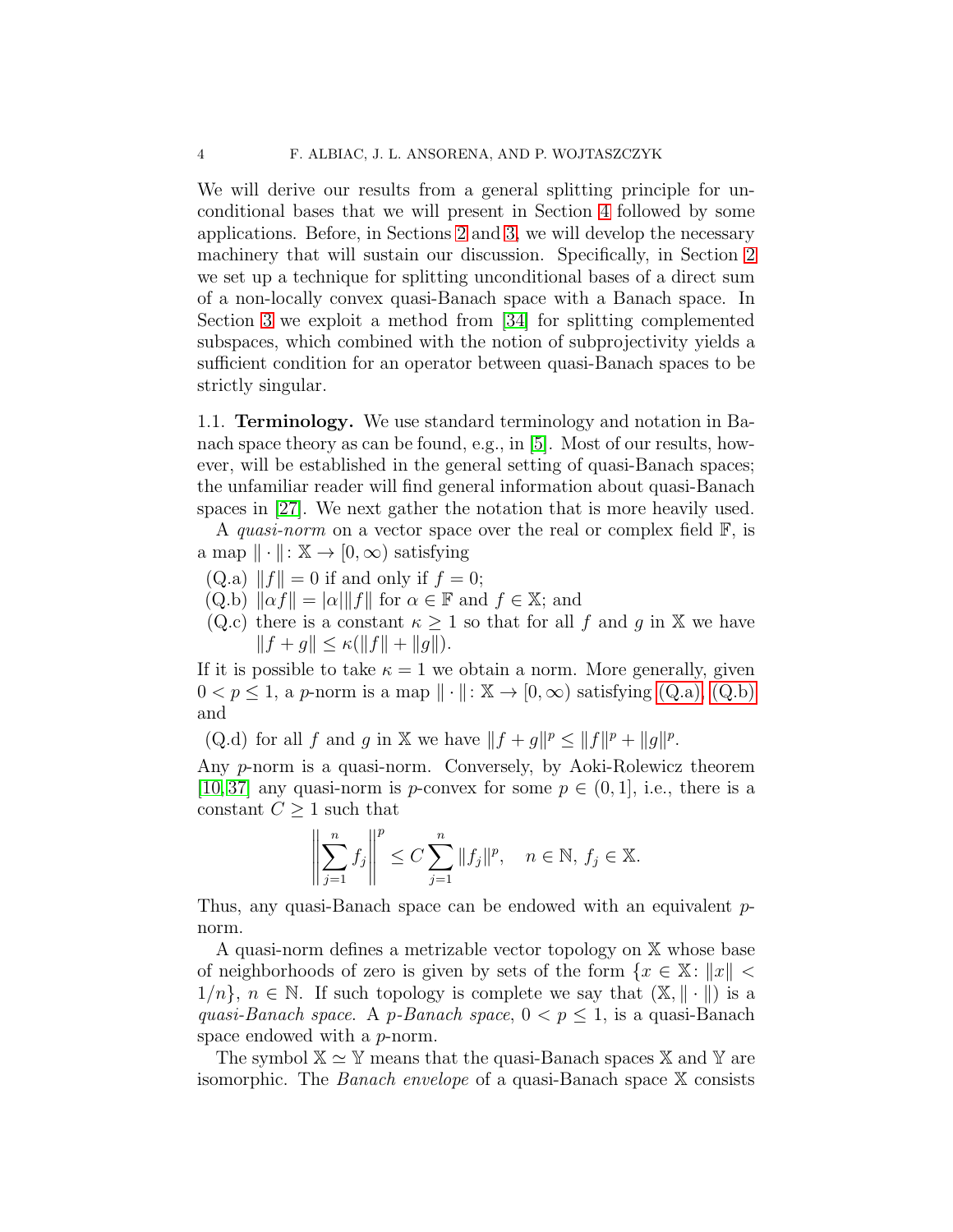of a Banach space  $\widehat{\mathbb{X}}$  together with a linear contraction  $J_{\mathbb{X}} : \mathbb{X} \to \widehat{\mathbb{X}}$ satisfying the following universal property: for every Banach space Y and every linear contraction  $T: X \to Y$  there is a unique linear contraction  $\widehat{T}: \widehat{\mathbb{X}} \to \mathbb{Y}$  such that  $\widehat{T} \circ J_{\mathbb{X}} = T$ . Given a basis  $\mathcal{B}$  in X we put  $\mathcal{B} := J_{\mathbb{X}}(\mathcal{B})$  for the so-called *basis envelope* of  $\mathcal{B}$ . We say that a Banach space Y is isomorphic to the Banach envelope of X via the map  $J: \mathbb{X} \to \mathbb{Y}$  if the associated map  $\overline{J}: \mathbb{X} \to \mathbb{Y}$  is an isomorphism. For background on envelopes of spaces and bases we refer to [\[3,](#page-22-10) §9].

A family  $(x_n)_{n \in \mathcal{N}}$  in a quasi-Banach space X is said to be *seminormalized* if

$$
0<\inf\nolimits_{n\in\mathcal{N}}\|\boldsymbol{x}_n\|\leq \sup\nolimits_{n\in\mathcal{N}}\|\boldsymbol{x}_n\|<\infty.
$$

The closed linear span of a subset V of  $X$  will be denoted by [V]. A sequence  $\mathcal{X} = (\boldsymbol{x}_n)_{n=1}^{\infty}$  in X is said to be a *Schauder basic sequence* if for every  $f \in [\mathbf{x}_n : n \in \mathbb{N}]$  there is a unique family  $(a_n)_{n=1}^{\infty}$  in  $\mathbb{F}$  such that the series  $\sum_{n=1}^{\infty} a_n x_n$  converges to f. If, moreover,  $[x_n : n \in \mathbb{N}] = \mathbb{X}$ , we say that  $\mathcal X$  in  $\mathbb X$  is a *Schauder basis* of  $\mathbb X$ . If  $\mathcal X$  is a basis of  $\mathbb X$ the functionals  $(\mathbf{x}_n^*)_{n=1}^{\infty}$  in  $\mathbb{X}^*$  defined by  $\mathbf{x}_n^*(f) = a_n$  whenever  $f =$  $\sum_{n=1}^{\infty} a_n x_n$  are called the biorthogonal functionals of X. The support of  $f \in \mathbb{X}$  with respect to the basis X is the set

$$
\operatorname{supp}(f) = \{ n \in \mathbb{N} \colon \mathbf{x}_n^*(f) \neq 0 \}.
$$

A *block basic sequence* with respect to X is a sequence  $(y_k)_{k=1}^{\infty}$  in  $\mathbb{X}\backslash\{0\}$ such that

$$
\max(\mathrm{supp}(\boldsymbol{y}_k)) < \min(\mathrm{supp}(\boldsymbol{y}_{k+1})), \quad k \in \mathbb{N}.
$$

It will be convenient to index unconditional bases with (finite or infinite) countable sets other than N. A countable family  $\mathcal{B} = (\mathbf{x}_n)_{n \in \mathcal{N}}$ in X is an *unconditional basic sequence* if for every  $f \in [\mathbf{x}_n : n \in \mathcal{N}]$ there is a unique family  $(a_n)_{n \in \mathcal{N}}$  in F such that the series  $\sum_{n \in \mathcal{N}} a_n \mathbf{x}_n$ converges unconditionally to f. If we additionally have  $[\mathbf{x}_n : n \in \mathcal{N}] =$ X then B is an *unconditional basis* of X.

A *sequence space* on a countable set  $N$  will be a quasi-Banach lattice on N for which the unit vector system  $(e_i)_{i\in\mathcal{N}}$  defined by  $e_i = (\delta_{i,j})_{i\in\mathcal{N}}$ , where  $\delta_{i,j} = 1$  if  $i = j$  and  $\delta_{i,j} = 0$  otherwise, is an unconditional basis. We will denote by  $\mathcal{E}[\mathbb{L}]$  the unit vector system of a sequence space  $\mathbb{L}$ .

If  $\beta$  is an unconditional basis, under a suitable renorming of the space we have

$$
\left\|\sum_{n\in\mathcal{N}}a_n\,x_n\right\|\leq\left\|\sum_{n\in\mathcal{N}}b_n\,x_n\right\|
$$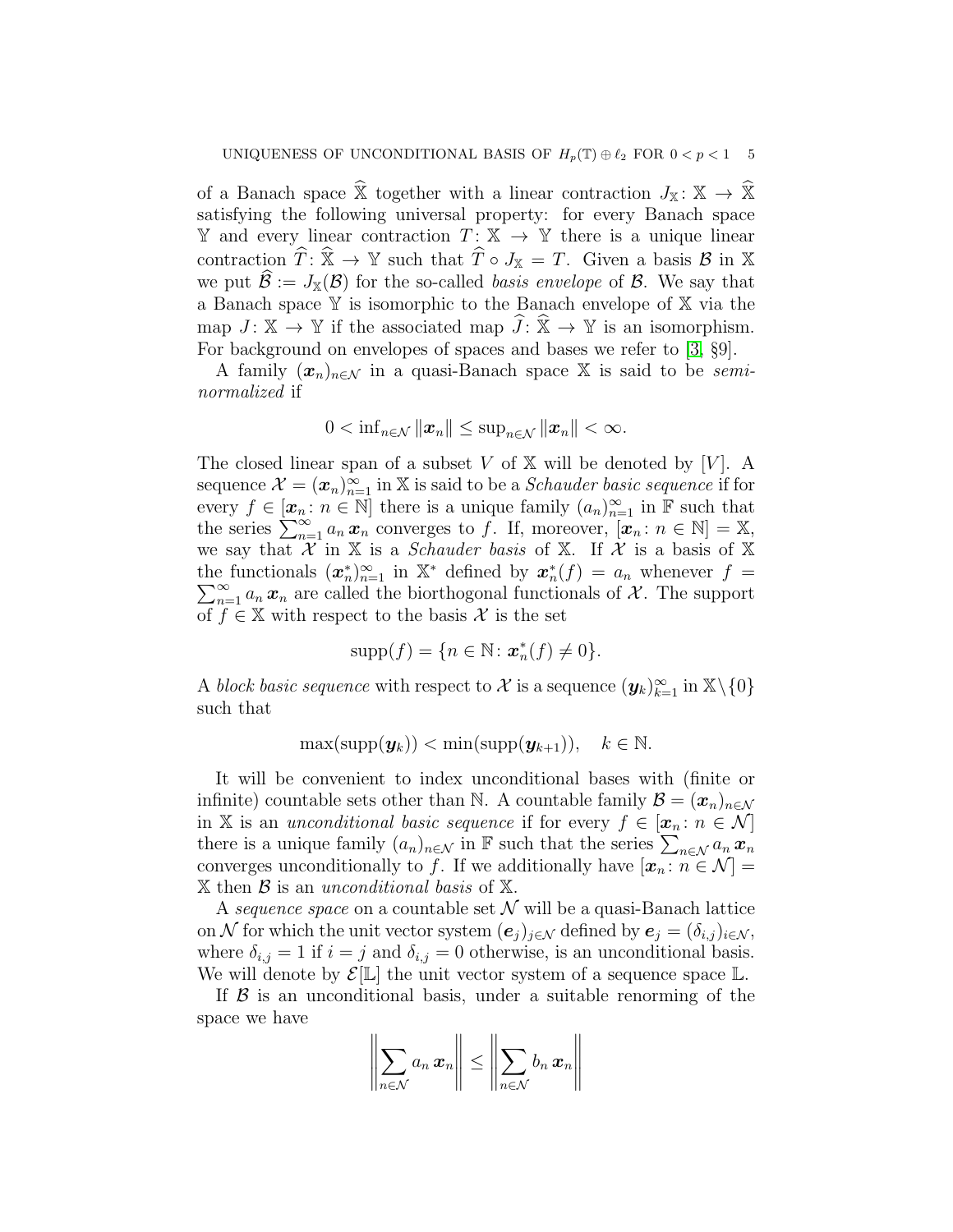provided that the vectors  $\sum_{n\in\mathcal{N}} a_n x_n$  and  $\sum_{n\in\mathcal{N}} b_n x_n$  of X satisfy  $|a_n| \leq |b_n|$  for all  $n \in \mathcal{N}$ . Hence an unconditional basis induces a lattice structure on X via the identification of the vectors with the coefficients of their expansions relative to the basis, so that X is lattice isomorphic to a sequence space. Because of that, we will say that an unconditional basis enjoys a certain property about lattices when its associated quasi-Banach lattice does. A quasi-Banach lattice L is said to be q-convex (resp., q-concave), where  $0 < q \leq \infty$ , if there is a constant  $C > 0$  such that for any  $m \in \mathbb{N}$  and  $(f_j)_{j=1}^m$  in  $\mathbb{L}$  we have  $||f|| \leq CN$  (resp.  $N \leq C||f||$ ), where

$$
f = \left(\sum_{j=1}^m |f_j|^q\right)^{1/q}
$$
 and  $N = \left(\sum_{j=1}^m ||f_j||^q\right)^{1/q}$ .

The general procedure to define the element  $f \in \mathbb{L}$  is described in [\[31,](#page-23-9) pp. 40-41]. However, when the lattice structure on  $\mathbb L$  is induced by an unconditional basis  $(\mathbf{x}_n)_{n \in \mathcal{N}}$ , if  $f_j = \sum_{n \in \mathcal{N}} a_{j,n} \mathbf{x}_n$  for  $1 \leq j \leq m$ , the element f takes the more workable form

$$
\left(\sum_{j=1}^m |f_j|^q\right)^{1/q} = \sum_{n \in \mathcal{N}} \left(\sum_{j=1}^m |a_{j,n}|^q\right)^{1/q} x_n.
$$

Related to lattice convexity and lattice concavity are the notions of upper and lower lattice estimates. We say that L satisfies an *upper* (resp. *lower* ) q*-estimate* if the above convexity (resp. concavity) inequalities hold in the case when  $(f_j)_{j=1}^m$  is pairwise disjointly supported. Note that, in this case,  $|f| = |\sum_{j=1}^{m} f_j|$  and so  $||f|| = ||\sum_{j=1}^{m} f_j||$ .

If a quasi-Banach lattice is locally convex as a quasi-Banach space, then it is 1-convex as a quasi-Banach lattice. However, despite the fact that every quasi-Banach space is q-convex for some  $0 < q \leq 1$ , there exist quasi-Banach lattices that are not  $q$ -convex for any  $q$ . Kalton defined in [\[23\]](#page-23-10) a quasi-Banach lattice L as being L*-convex* if there is  $\varepsilon > 0$  so that whenever f and  $(f_i)_{i=1}^k$  in L satisfy  $0 \le f_i \le f$  for every  $i = 1, \ldots, k$ , and  $(1 - \varepsilon)kf \geq \sum_{i=1}^{k} f_i$  then  $\varepsilon ||f|| \leq \max_{1 \leq i \leq k} ||f_i||$ . He showed that a quasi-Banach lattice is  $L$ -convex if and only if it is  $q$ convex for some  $q > 0$ . Most quasi-Banach lattices occurring naturally in analysis are L-convex. Thus, a quasi-Banach space is said to be *natural* if it is a subspace of an *L*-convex quasi-Banach lattice. Note that, in particular, any Banach space is a natural quasi-Banach space.

The property of L-convexity (or local convexity) allows to obtain a tight connection between upper (resp. lower) estimates and convexity (resp. concavity): if an L-convex lattice L satisfies an upper (resp.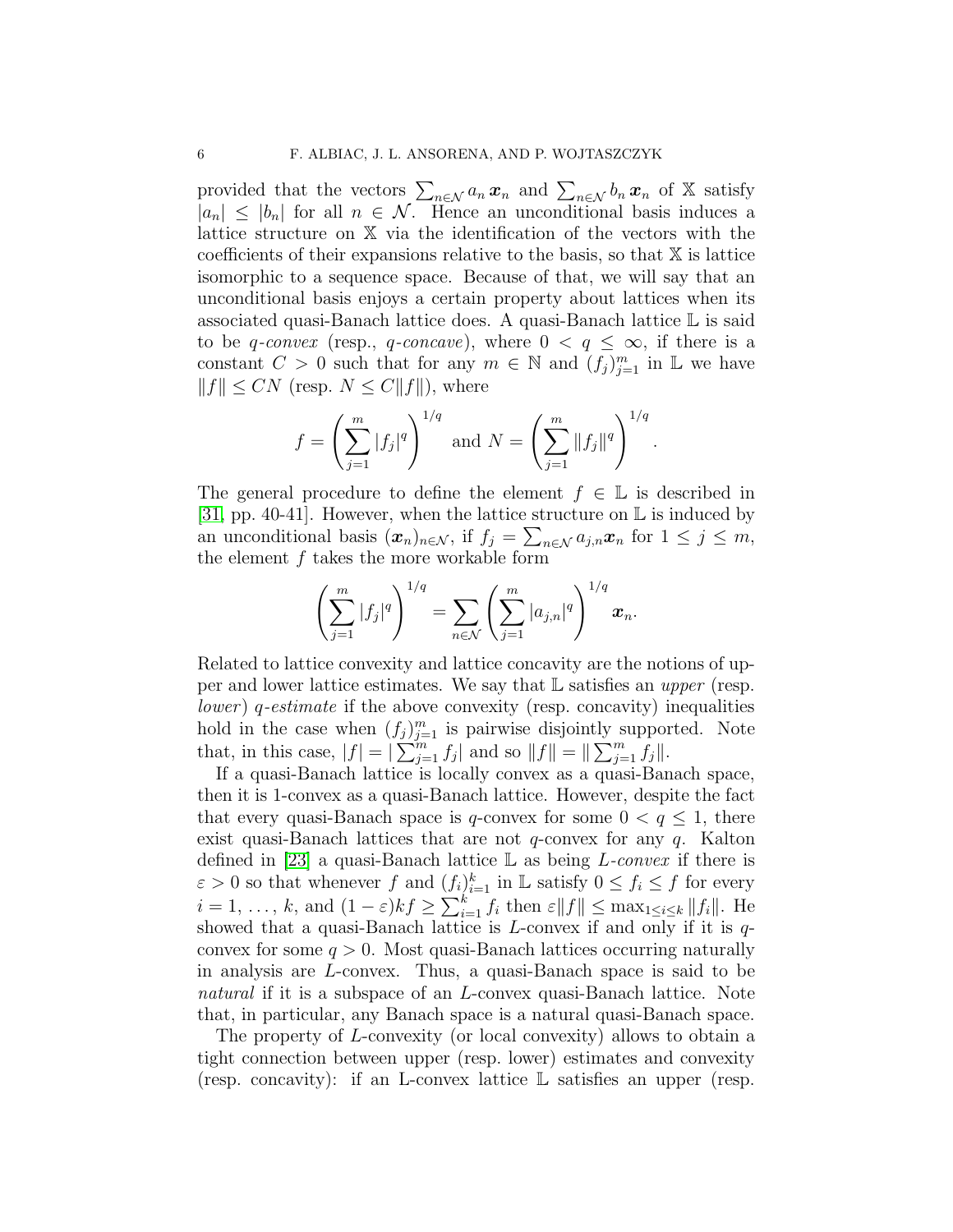lower) q-estimate, then it is a r-convex lattice for  $0 < r < q$  (resp. rconcave lattice for  $q < r < \infty$ ) (see [\[23,](#page-23-10) Theorem 1.2] and [\[31,](#page-23-9) Theorem 1.f.7). Thus, the set of indices r for which  $\mathbb L$  is r-convex (resp. concave) is an interval with lower endpoint 0 (resp. upper endpoint  $\infty$ ).

Suppose that  $\mathcal{B}_x = (\mathbf{x}_n)_{n \in \mathcal{N}}$  and  $\mathcal{B}_y = (\mathbf{y}_n)_{n \in \mathcal{N}}$  are (countable) families of vectors (indexed by the same set  $\mathcal{N}$ ) in quasi-Banach spaces X and Y, respectively. We say that  $\mathcal{B}_x$  *dominates*  $\mathcal{B}_y$  if there is a bounded linear map  $T: [\mathcal{B}_x] \to \mathbb{Y}$  with  $T(\boldsymbol{x}_n) = \boldsymbol{y}_n$  for all  $n \in \mathcal{N}$ . If  $\mathcal{B}_x$  both dominates and it is dominated by  $\mathcal{B}_y$  we say that  $\mathcal{B}_x$  and  $\mathcal{B}_y$  are *equivalent*. Note that an infinite unconditional basis  $\beta$  satisfies an upper (resp. lower) p-estimate if and only if any semi-normalized sequence disjointly supported sequence with respect to  $\beta$  is dominated (resp. dominates) the unit vector system  $\mathcal{E}[\ell_p]$  of  $\ell_p$ .

We say that  $\mathcal{B}_x$  is *permutatively equivalent* to a family  $\mathcal{B}_y = (\mathbf{y}_m)_{m \in \mathcal{M}}$ in Y if there is a bijection  $\pi: \mathcal{N} \to \mathcal{M}$  such that  $\mathcal{B}_x$  and  $(\mathbf{y}_{\pi(n)})_{n \in \mathcal{N}}$  are equivalent.

Given families  $\Lambda_i = (\lambda_{i,j})_{i \in J_i}$  for  $i \in I$ , we denote by  $\sqcup_{i \in I} \Lambda_i$  its disjoint union, i.e,

$$
\sqcup_{i\in I}\Lambda_i=(\lambda_{i,j})_{(i,j)\in\bigcup_{i\in I}\{i\}\times J_i}.
$$

Let  $(X_i)_{i\in I}$  be a finite collection of (possibly repeated) quasi-Banach spaces. The Cartesian product  $\bigoplus_{i\in I} \mathbb{X}_i$  equipped with the quasi-norm

$$
\|(\boldsymbol{x}_i)_{i\in I}\|=\sup\nolimits_{i\in I}\|\boldsymbol{x}_i\|,\quad \boldsymbol{x}_i\in\mathbb{X}_i
$$

is a quasi-Banach space. For  $i \in F$  let  $L_i: \mathbb{X}_i \to \mathbb{X}$  be the canonical "inclusion" map. Suppose that  $\mathcal{B}_i = (\mathbf{x}_{i,n})_{j \in \mathcal{N}_i}$  is an unconditional basis of  $\mathbb{X}_i$  for each  $i \in F$ . Then the sequence

$$
\bigoplus_{i\in I}\mathcal{B}_i: \sqcup_{i\in F} L_i(\mathcal{B}_i)=(L_i(\boldsymbol{x}_{i,j}))_{(i,j)\in \cup_{i\in F}\{i\}\times J_i}
$$

is an unconditional basis of  $\bigoplus_{i\in I} \mathbb{X}_i$ .

A subspace Y of a Banach space X is said to be *complemented* in X if there is a projection  $P: \mathbb{X} \to \mathbb{X}$  with  $P(\mathbb{X}) = \mathbb{Y}$ , in which case we say that  $\text{Ker}(P)$  is a *complement* of Y in X. If  $Y^c$  is a complement of  $\mathbb{Y}$  in X, then  $\mathbb{X} \simeq \mathbb{Y} \oplus \mathbb{Y}^c$  and  $\mathbb{Y}^c \simeq \mathbb{Y}/\mathbb{X}$ . This yields a well-known and useful lemma.

<span id="page-6-0"></span>Lemma 1.3. *Let* Y *be a complemented subspace of a quasi-Banach space*  $X$ *. Suppose that*  $U_1$  *and*  $U_2$  *are complements of*  $Y$  *in*  $X$ *. Then*  $\mathbb{U}_1 \simeq \mathbb{U}_2.$ 

An unconditional basic sequence  $\mathcal{B}_y = (\mathbf{y}_m)_{m \in \mathcal{M}}$  in a quasi-Banach space X is said to be *complemented* if its closed linear span  $Y = [\mathcal{B}_y]$  is a complemented subspace of X.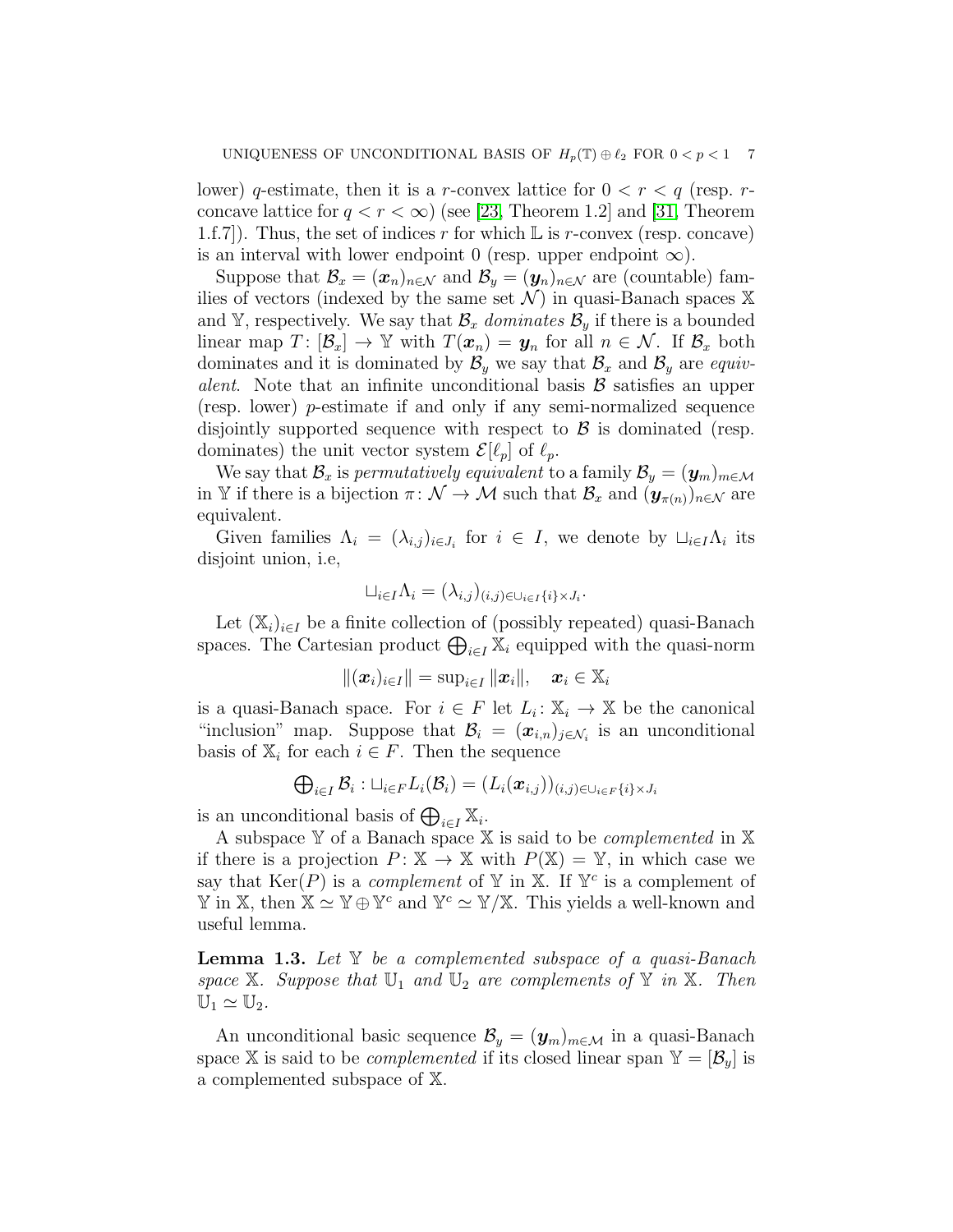A *subbasis* of an unconditional basic sequence  $\mathcal{B} = (\mathbf{x}_n)_{n \in \mathcal{N}}$  is a family  $(x_n)_{n\in\mathcal{M}}$  for some subset M of N. Any subbasis of B is an unconditional basis sequence which is complemented in  $[\mathbf{b}_n : n \in \mathcal{N}]$ . If  $(\mathcal{N}_i)_{i \in F}$  is a finite partition of  $\mathcal{N}$ , and we set  $\mathcal{B}_i = (\boldsymbol{x}_n)_{n \in \mathcal{N}_i}$  for all  $i \in F$ , we say that B *splits into*  $(\mathcal{B}_i)_{i \in F}$ . In this case B is permutatively equivalent to  $\bigoplus_{i\in F} \mathcal{B}_i$  and so  $[\mathcal{B}] \simeq \bigoplus_{i\in F} [\mathcal{B}_i]$ .

<span id="page-7-0"></span>Other more specific notation will be introduced in context when needed.

## 2. Splitting unconditional bases of a direct sum of a quasi-Banach space and a Banach space

This section is geared towards proving Lemma [2.9](#page-10-0) below. First we introduce the necessary notions as well as some auxiliary results we will use in its proof.

**Definition 2.1.** We say that a finite family  $(X_i)_{i\in I}$  of quasi-Banach spaces is *splitting for unconditional bases* if every unconditional basis of  $\bigoplus_{i\in I} \mathbb{X}_i$  splits into basic sequences  $(\mathcal{B}_i)_{i\in I}$  with  $[\mathcal{B}_i] \simeq \mathbb{X}_i$  for each  $i \in I$ .

Being able to split complemented subspaces will also be useful to us.

**Definition 2.2.** We say that a finite family  $(X_i)_{i\in I}$  of quasi-Banach spaces is *splitting for complemented subspaces* if for every complemented subspace  $\mathbb{Y}$  of  $\mathbb{X} := \bigoplus_{i \in I} \mathbb{X}_i$  there are complemented subspaces  $\mathbb{Y}_i$  of  $\mathbb{X}_i$  for each  $i \in I$  and an automorphism T of X such that  $T(\mathbb{Y}) = \bigoplus_{i \in I} \mathbb{Y}_i$ .

Since  $\ell_1$  is the prototype of the Banach envelope of a quasi-Banach space (for instance  $\ell_1$  is isometrically isomorphic to the Banach envelope of  $\ell_p$  for all  $0 < p < 1$  and is also isomorphic to the Banach envelope of the Lorentz sequence space  $\ell_{p,q}$  for  $0 < p < 1$  and  $0 < q \leq \infty$ ) one could conjecture that those Banach spaces "far from"  $\ell_1$  cannot be Banach envelopes of any non-locally convex quasi-Banach space. Kalton addressed the task of substantiating this guess in [\[24\]](#page-23-11) and showed, for example, that  $\ell_2$  is not isomorphic to the Banach envelope of any non-locally convex quasi-Banach space. He also found a non-locally convex quasi-Banach space whose Banach envelope is isomorphic to  $c_0$ . However, since Kalton also proved that  $c_0$  is not the Banach envelope of any natural space, this example can be regarded as somewhat pathological. The following definition brings relief to this feature of a Banach space, which will be exploited thereafter.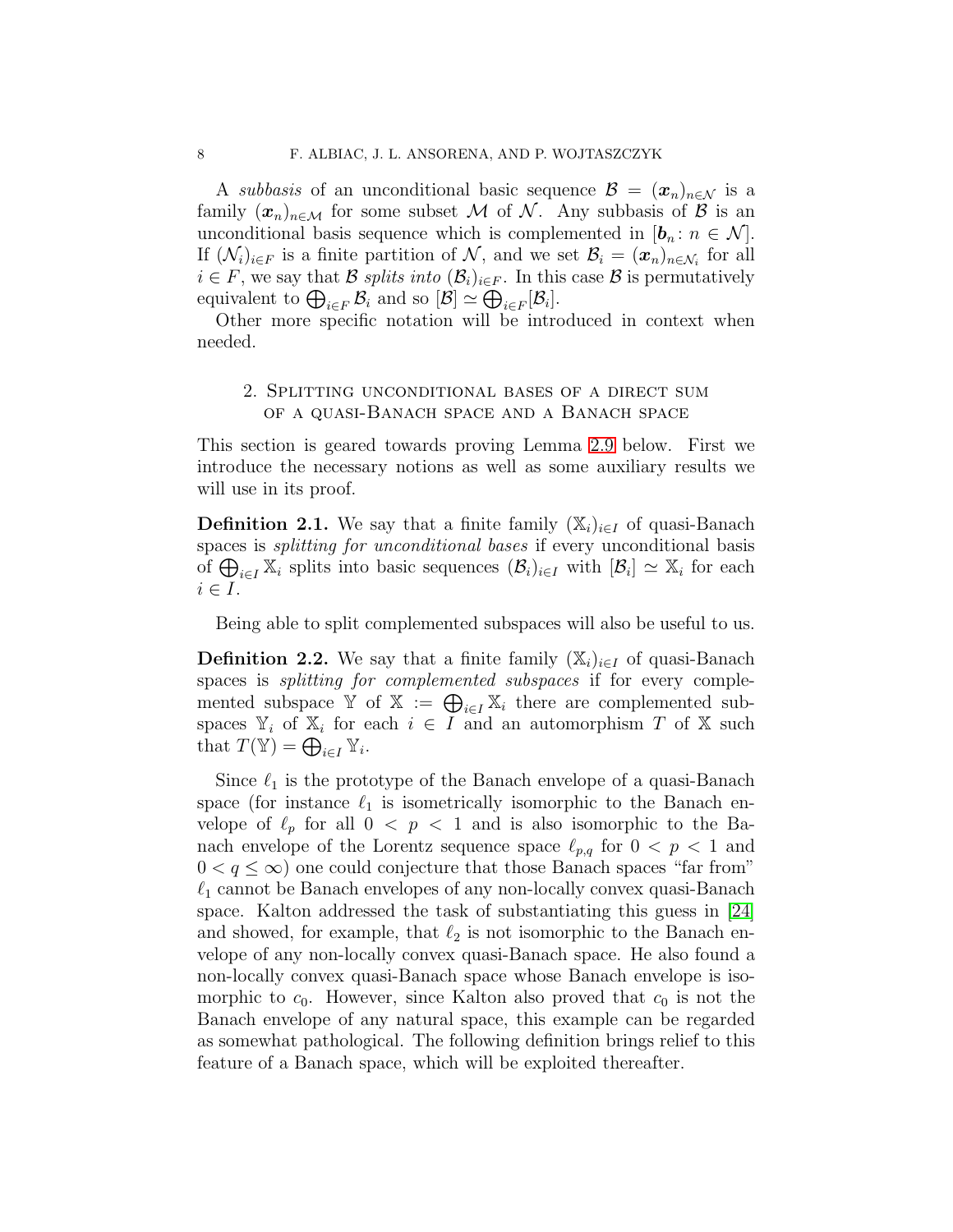Definition 2.3. A Banach space X will be said to be a *proper envelope* (respectively, a *proper envelope of a natural space*) if there is a nonlocally convex quasi-Banach space (resp., nonlocally convex natural quasi-Banach space)  $\mathbb Y$  whose Banach envelope  $\hat{\mathbb Y}$  is isomorphic to X.

In other words, a Banach space X is *not* a proper envelope (resp. X is not a proper envelope of natural spaces) if and only if  $X$  is isomorphic to the Banach envelope of a quasi-Banach space (resp., natural quasi-Banach space) Y via a map  $J: Y \to X$  only in the trivial case that J is an isomorphism so that  $Y$  is locally convex.

We will also use a couple of variations of the concept of totally incomparable spaces introduced by Rosenthal in [\[38\]](#page-23-12), whose definitions for quasi-Banach spaces we gather next.

**Definition 2.4.** Two quasi-Banach spaces  $X$  and  $Y$  will be said to be *totally incomparable* if there is no infinite-dimensional quasi-Banach space isomorphic to both a subspace of  $X$  and a subspace of  $Y$ . If there is no infinite dimensional quasi-Banach space isomorphic to both a complemented subspace of  $X$  and a subspace of  $Y$ , we say that the pair (X, Y) is *semi-complementably incomparable*. If there is no infinitedimensional quasi-Banach space isomorphic to both a complemented subspace of  $X$  and a complemented subspace of  $Y$ , we say that  $X$  and Y are *complementably incomparable*.

<span id="page-8-0"></span>Lemma 2.5. *Let* X *be a quasi-Banach space and* U *be a Banach* space. Suppose that the pair  $(\mathbb{X}, \mathbb{U})$  is semi-complementably incom*parable (resp.*  $\hat{\mathbb{X}}$  *and*  $\mathbb{U}$  *are complementably incomparable). Then the pair* (X, U) *is semi-complementably incomparable (resp.* X *and* U *are complementably incomparable).*

*Proof.* Let  $J_{\mathbb{X}}: \mathbb{X} \to \widehat{\mathbb{X}}$  be the envelope map. Suppose that Y is a complemented subspace of X isomorphic to a (complemented) subspace of U. By [\[3,](#page-22-10) Corollary 9.7],  $J_{\mathbb{X}}(\mathbb{Y})$  is complemented in  $\widehat{\mathbb{X}}$ , and it is isomorphic to the Banach envelope of Y via the map  $J_{\mathbb{X}}|_{\mathbb{Y}}$ . Since Y is locally convex,  $J_{\mathbb{X}}|_{\mathbb{Y}}$  is an isomorphic embedding. Hence,  $\mathbb Y$  is isomorphic to a complemented subspace of  $\widehat{\mathbb{X}}$  and so dim(Y) <  $\infty$ .

Given vector spaces  $\mathbb U$  and  $\mathbb V$  with  $\mathbb U \subseteq \mathbb V$  we define de *codimension* of U in V by

$$
\mathrm{codim}_\mathbb{V}(\mathbb{U})=\dim(\mathbb{V}/\mathbb{U}).
$$

If  $W$  is an algebraic complement of  $U$  in  $V$ , then the canonical linear map from W into  $V/U$  is a linear bijection, thus codim<sub>V</sub>(U) = dim(W). It follows from the Hahn-Banach theorem that every Banach space has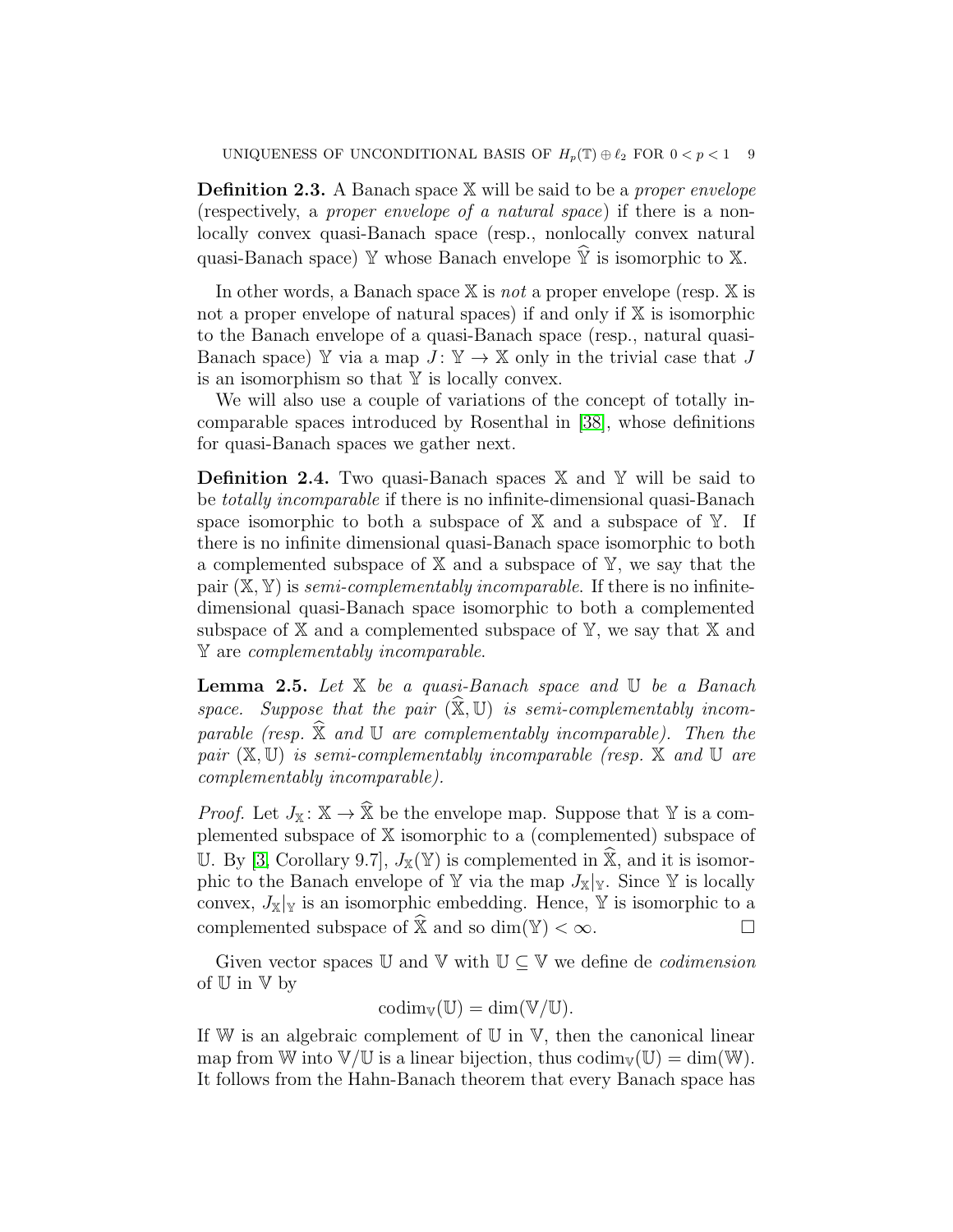a great deal of hyperplanes, i.e., closed subspaces of codimension one, and it is well-known that all hyperplanes of a given Banach space are isomorphic. In contrast, there are quasi-Banach spaces with no nonzero functionals and so they contain no hyperplanes; take for instance the space  $L_p([0,1])$  for  $0 < p < 1$ . Aside from this 'pathology', hyperplanes of quasi-Banach spaces behave like those of Banach spaces. That is, if a quasi-Banach space has hyperplanes then all of them are isomorphic. To evince that this property does not depend on the Hahn-Banach theorem, we write down its proof.

<span id="page-9-2"></span>Proposition 2.6. *Let* V *be a closed finite-codimensional subspace of a quasi-Banach space* X*. Then,*

- <span id="page-9-0"></span>*(i)* V *is complemented in* X*. In fact, any algebraic complement* W *of* V *is a topological complement. Moreover,*
- *(ii)* if U is a closed subspace of X with  $\text{codim}_{\mathbb{X}}(\mathbb{U}) = \text{codim}_{\mathbb{X}}(\mathbb{V})$ , then  $U \simeq V$ .

*Proof.* The canonical linear bijection from W to  $X/W$  is a topological isomorphism. Hence, if  $T: \mathbb{X}/\mathbb{V} \to \mathbb{W}$  is its inverse, and  $Q: \mathbb{X} \to \mathbb{X}/\mathbb{V}$ is the canonical quotient map,  $T \circ Q$  is a projection onto W whose kernel is V. Combining the formulas

$$
codim_{\mathbb{V}}(\mathbb{U} \cap \mathbb{V}) \leq codim_{\mathbb{X}}(\mathbb{U}),
$$
  

$$
codim_{\mathbb{X}}(\mathbb{U} \cap \mathbb{V}) = codim_{\mathbb{V}}(\mathbb{U} \cap \mathbb{V}) + codim_{\mathbb{X}}(\mathbb{V})
$$

with the ones we get from switching the roles of  $U$  and  $V$  yields

 $n := \mathrm{codim}_{\mathbb{U}}(\mathbb{U} \cap \mathbb{V}) = \mathrm{codim}_{\mathbb{V}}(\mathbb{U} \cap \mathbb{V}) < \infty.$ 

By [\(i\),](#page-9-0)  $\mathbb{V} \simeq (\mathbb{U} \cap \mathbb{V}) \oplus \mathbb{F}^n \simeq \mathbb{U}.$ 

<span id="page-9-4"></span>**Lemma 2.7.** *Let*  $X$  *be a quasi-Banach space. There is*  $d = d(X) \in$ N ∪ {0} *such that:*

- <span id="page-9-1"></span>*(i) If* U *and* V *are finite-dimensional quasi-Banach spaces, then* X ⊕  $\mathbb{U} \simeq \mathbb{X} \oplus \mathbb{V}$  *if and only if*  $\dim(\mathbb{U}) - \dim(\mathbb{V}) = id$  *for some*  $j \in \mathbb{Z}$ *.*
- <span id="page-9-3"></span>*(ii) If* U *and* V *are two finite-codimensional closed subspaces of* X*, then*  $\mathbb{U} \simeq \mathbb{V}$  *if and only if*  $\text{codim}_{\mathbb{X}}(\mathbb{U}) - \text{codim}_{\mathbb{X}}(\mathbb{V}) = jd$  *for some*  $j \in \mathbb{Z}$ *.*

*Proof.* Set  $\mathbb{X}[n] = \mathbb{X} \oplus \mathbb{F}^n$  for  $n \in \mathbb{N} \cup \{0\}$ . If the spaces  $(\mathbb{X}[n])_{n=0}^{\infty}$  are mutually non-isomorphic, then [\(i\)](#page-9-1) holds with  $d = 0$ . Assume that it is not the case and pick  $a \in \mathbb{N} \cup \{0\}$  minimal with the property that  $\mathbb{X}[a] \simeq \mathbb{X}[n]$  for some  $n > a$ . If  $a > 0$  we would have

$$
\mathbb{X}[a-1] \oplus \mathbb{F} \simeq \mathbb{X}[a] \simeq \mathbb{X}[n-1] \oplus \mathbb{F}.
$$

From Proposition [2.6](#page-9-2) we would get  $\mathbb{X}[a-1] \simeq \mathbb{X}[n-1]$ , which contradicts the minimality of a. Hence, there is  $d \in \mathbb{N}$  minimal with the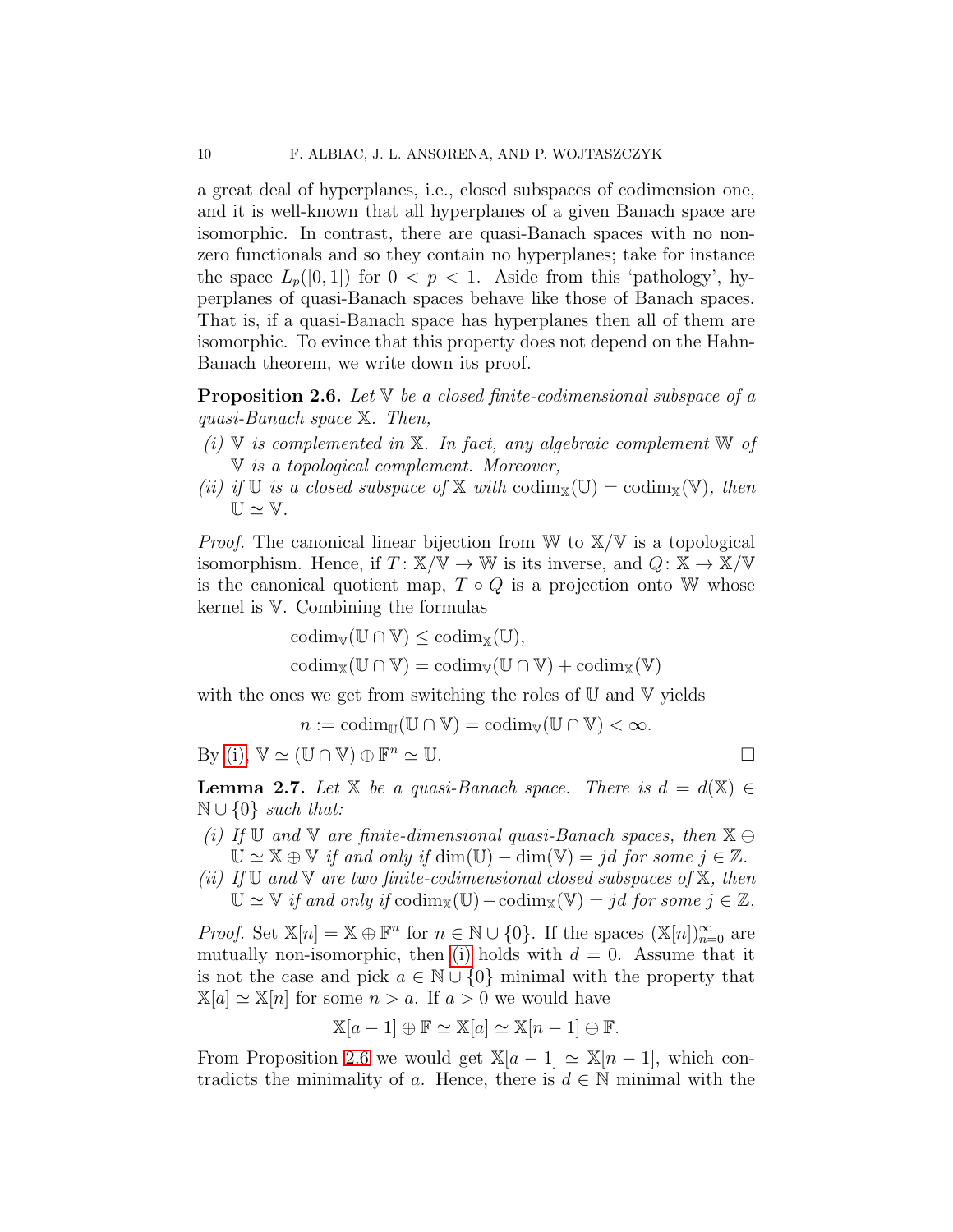property that  $\mathbb{X} \simeq \mathbb{X}[d]$ . Given  $m \in \mathbb{N} \cup \{0\}$  we have  $\mathbb{X}[m] \simeq \mathbb{X}[m+d]$ . Using induction we obtain that  $\mathbb{X}[m] \simeq \mathbb{X}[m + jd]$  for all  $j \in \mathbb{N}$ .

Suppose that  $0 \leq m \leq n$  are such that  $\mathbb{X}[m] \simeq \mathbb{X}[n]$ . Write  $m =$  $id+m'$  and  $n=m+jd+d'$  with  $i, j \in \mathbb{N} \cup \{0\}$  and  $m', d' \in \mathbb{Z} \cap [0, d-1]$ . Then,

$$
\mathbb{X} \simeq \mathbb{X}[(i+1)d] \simeq \mathbb{X}[m] \oplus \mathbb{F}^{d-m'} \simeq \mathbb{X}[(i+j)d+m'+d'] \oplus \mathbb{F}^{d-m'}\simeq \mathbb{X}[(i+j+1)d+d'] \simeq \mathbb{X}[d'].
$$

The minimality of d gives  $d' = 0$ , so  $n - m = jd$ . This proves [\(i\).](#page-9-1)

Let  $\mathbb{U}$ ,  $\mathbb{V}$  be as in [\(ii\).](#page-9-3) Use Proposition [2.6](#page-9-2) to pick complements  $\mathbb{U}^c$ and  $\mathbb{V}^c$  of  $\mathbb{U}$  and  $\mathbb{V}$ , respectively. By Proposition [2.6,](#page-9-2)  $\mathbb{U} \simeq \mathbb{V}$  if and only if

$$
\mathbb{X}_1:=\mathbb{U}\oplus\mathbb{U}^c\oplus\mathbb{V}^c\simeq\mathbb{X}_2:=\mathbb{V}\oplus\mathbb{U}^c\oplus\mathbb{V}^c.
$$

Since  $\mathbb{X}_1 \simeq \mathbb{X} \oplus \mathbb{V}^c$  and  $\mathbb{X}_2 \simeq \mathbb{X} \oplus \mathbb{U}^c$ , applying [\(i\)](#page-9-1) yields that  $\mathbb{U} \simeq \mathbb{V}$  if and only if  $\dim(\mathbb{V}^c) - \dim(\mathbb{U}^c) \in d\mathbb{Z}$ .

*Remark* 2.8*.* Most Banach spaces X are isomorphic to their hyper-planes, or, in the terminology of Lemma [2.7,](#page-9-4)  $d(\mathbb{X}) = 1$ . In fact, Banach [\[11\]](#page-22-11) conjectured that any Banach space should have this property. This question was solved in the negative in [\[20\]](#page-23-13) by Gowers, who exhibited examples of Banach spaces  $X$  with  $d(X) = 0$ . Subsequently, Gowers and Maurey constructed for every d a separable Banach space  $X$  with  $d(\mathbb{X}) = d$  (see [\[21,](#page-23-14) Theorem 26 and following remarks]).

Now we are ready to state and prove the general condition for the pair  $(\mathbb{X}, \mathbb{U})$  to be splitting for unconditional bases.

<span id="page-10-0"></span>Lemma 2.9. *Let* X *be a quasi-Banach space and* U *be a Banach space. Suppose that:*

- *(i)* (X, U) *is splitting for complemented subspaces;*
- *(ii)*  $(\mathbb{X}, \mathbb{U})$  *is splitting for unconditional bases;*
- $(iii)$   $\mathbb X$  *and*  $\mathbb U$  *are complementably incomparable; and*
- *(iv) either* U *is not a proper envelope, or* X *is natural and* U *is not a proper envelope of natural spaces.*

*Then the pair* (X, U) *is splitting for unconditional bases.*

*Proof.* Let  $J_{\mathbb{X}}: \mathbb{X} \to \widehat{\mathbb{X}}$  be the envelope map. By [\[3,](#page-22-10) Corollary 9.7],  $\mathbb{X} \oplus \mathbb{U}$  is isomorphic to the Banach envelope of  $\mathbb{X} \oplus \mathbb{U}$  via the map  $J = (J_{\mathbb{X}}, \mathrm{Id}_{\mathbb{U}}).$ 

Let  $\mathcal{B} = (\mathbf{b}_n)_{n \in \mathcal{N}}$  be an unconditional basis of  $\mathbb{X} \oplus \mathbb{U}$ . By [\[3,](#page-22-10) Proposition 9.9,  $J(\mathcal{B})$  is an unconditional basis of  $\hat{\mathbb{X}}\oplus\mathbb{U}$ . Therefore we can choose a partition  $(\mathcal{N}_y, \mathcal{N}_v)$  of N such that, if we denote  $\mathcal{B}_y = (\mathbf{b}_n)_{n \in \mathcal{N}_y}$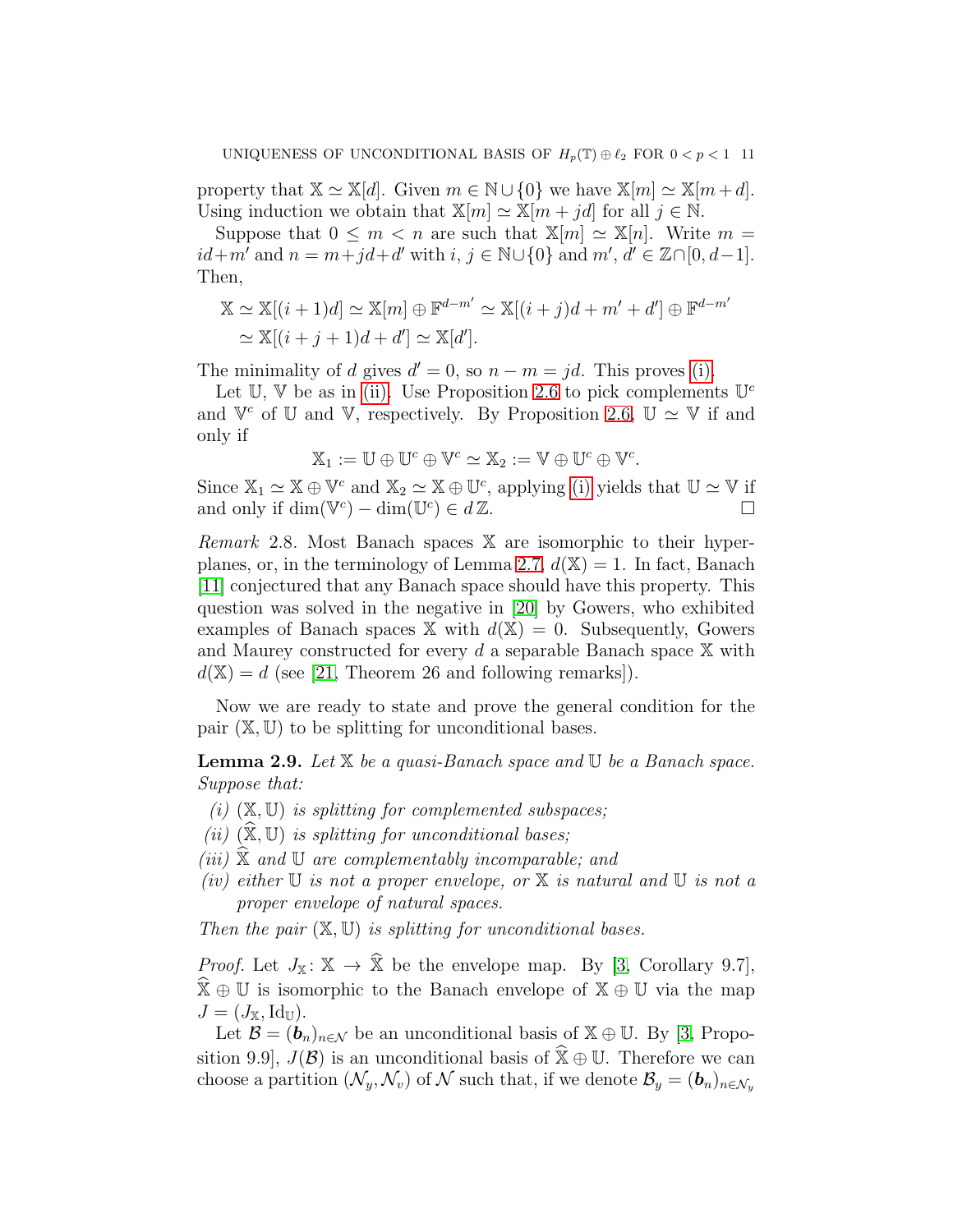and  $\mathcal{B}_v = (\mathbf{b}_n)_{n \in \mathcal{N}_v}, J(\mathcal{B}_y)$  generates a space isomorphic to  $\widehat{\mathbb{X}}$  and  $J(\mathcal{B}_v)$ generates a space isomorphic to U. Applying again [\[3,](#page-22-10) Corollary 9.7] we obtain that  $J(|\mathcal{B}_y|)$  is isomorphic to the Banach envelope of  $|\mathcal{B}_y|$  via the map  $J|_{[\mathcal{B}_y]}$ , and that  $J([\mathcal{B}_v])$  is isomorphic to the Banach envelope of  $[\mathcal{B}_v]$  via the map  $J|_{[\mathcal{B}_v]}$ .

Since  $J([\mathcal{B}_v]) \simeq \mathbb{U}$ , the map  $J|_{[\mathcal{B}_v]}$  is an isomorphic embedding. If X is natural then  $[\mathcal{B}_v]$  is natural therefore  $\mathcal{B}_v$  generates a space isomorphic to U.

Since  $[\mathcal{B}_y]$  is complemented in  $\mathbb{X} \oplus \mathbb{U}$ , there exist a complemented subspace  $\mathbb{X}_0$  of  $\mathbb{X}$ , a complemented subspace  $\mathbb{U}_0$  of  $\mathbb{U}$ , and an automorphism T of  $\mathbb{X} \oplus \mathbb{U}$  such that  $T([\mathcal{B}_y]) = \mathbb{X}_0 \oplus \mathbb{U}_0$ . In particular,

$$
[\mathcal{B}_y] \simeq \mathbb{X}_0 \oplus \mathbb{U}_0.
$$

If  $\mathbb{X}_0^c$  is a complement of  $\mathbb{X}_0$  in  $\mathbb{X}$  and  $\mathbb{U}_0^c$  is a complement of  $\mathbb{U}_0$  in U, then  $\mathbb{X}_0^c \oplus \mathbb{U}_0^c$  is a complement of  $\mathbb{X}_0 \oplus \mathbb{U}_0$  in  $\mathbb{X} \oplus \mathbb{U}$ . Since  $[\mathcal{B}_u]$  is a complement of  $[\mathcal{B}_y]$  in  $\mathbb{X} \oplus \mathbb{U}$ ,  $T([\mathcal{B}_v])$  is a complement of  $\mathbb{X}_0 \oplus \mathbb{Y}_0$  in  $\mathbb{X} \oplus \mathbb{U}$ . Applying Lemma [1.3](#page-6-0) we obtain

$$
\mathbb{X}_0^c \oplus \mathbb{U}_0^c \simeq T([\mathcal{B}_v]) \simeq [\mathcal{B}_v] \simeq \mathbb{U} \simeq \mathbb{U}_0 \oplus \mathbb{U}_0^c.
$$

 $\mathbb{U}_0$  is a complemented subspace of U isomorphic to a complemented subspace of  $[\mathcal{B}_y]$ . Since the Banach envelope of  $[\mathcal{B}_y]$  is isomorphic to X, applying Lemma [2.5](#page-8-0) yields that  $[\mathcal{B}_y]$  and U are complementably incomparable. Thus,  $\dim(\mathbb{U}_0) < \infty$ . In turn,  $\mathbb{X}_0^c$  is a complemented subspace of X isomorphic to a complemented subspace of U. Applying again Lemma [2.5](#page-8-0) yields  $\dim(\mathbb{X}_0^c) < \infty$ .

Let  $d = d(\mathbb{U}) \in \mathbb{N} \cup \{0\}$  be as in Lemma [2.7.](#page-9-4) We infer that there is  $j \in \mathbb{Z}$  such that

$$
\dim(\mathbb{X}_0^c) - \dim(\mathbb{U}_0) = jd.
$$

If  $d = 0$  or  $d \ge 1$ , and  $j = 0$  we have

$$
[\mathcal{B}_y] \simeq \mathbb{X}_0 \oplus \mathbb{U}_0 \simeq \mathbb{X}_0 \oplus \mathbb{X}_0^c \simeq \mathbb{X}.
$$

If  $d > 0$  and  $j > 0$  we pick  $\mathcal{F} \subseteq \mathcal{N}_v$  with  $|\mathcal{F}| = jd$ , and we set

$$
\mathcal{B}_f=(\boldsymbol{b}_n)_{n\in\mathcal{F}},\quad \mathcal{B}_x=(\boldsymbol{b}_n)_{n\in\mathcal{N}_y\cup\mathcal{F}},\ \text{and}\quad \mathcal{B}_u=(\boldsymbol{b}_n)_{n\in\mathcal{N}_v\setminus\mathcal{F}}.
$$

By Lemma [2.7](#page-9-4) [\(ii\),](#page-9-3)  $[\mathcal{B}_u] \simeq \mathbb{U}$ . Moreover,

$$
[\mathcal{B}_x] \simeq [\mathcal{B}_y] \oplus [\mathcal{B}_f] \simeq \mathbb{X}_0 \oplus \mathbb{U}_0 \oplus [\mathcal{B}_f] \simeq \mathbb{X}_0 \oplus \mathbb{X}_0^c \simeq \mathbb{X}.
$$

Finally, if  $d > 0$  and  $j < 0$  we pick  $\mathcal{F} \subseteq \mathcal{N}_y$  with  $|\mathcal{F}| = -jd$ , and we set

$$
\mathcal{B}_f=(\boldsymbol{b}_n)_{n\in\mathcal{F}},\quad \mathcal{B}_x=(\boldsymbol{b}_n)_{n\in\mathcal{N}_y\setminus\mathcal{F}},\,\text{and}\quad \mathcal{B}_u=(\boldsymbol{b}_n)_{n\in\mathcal{N}_v\cup\mathcal{F}}.
$$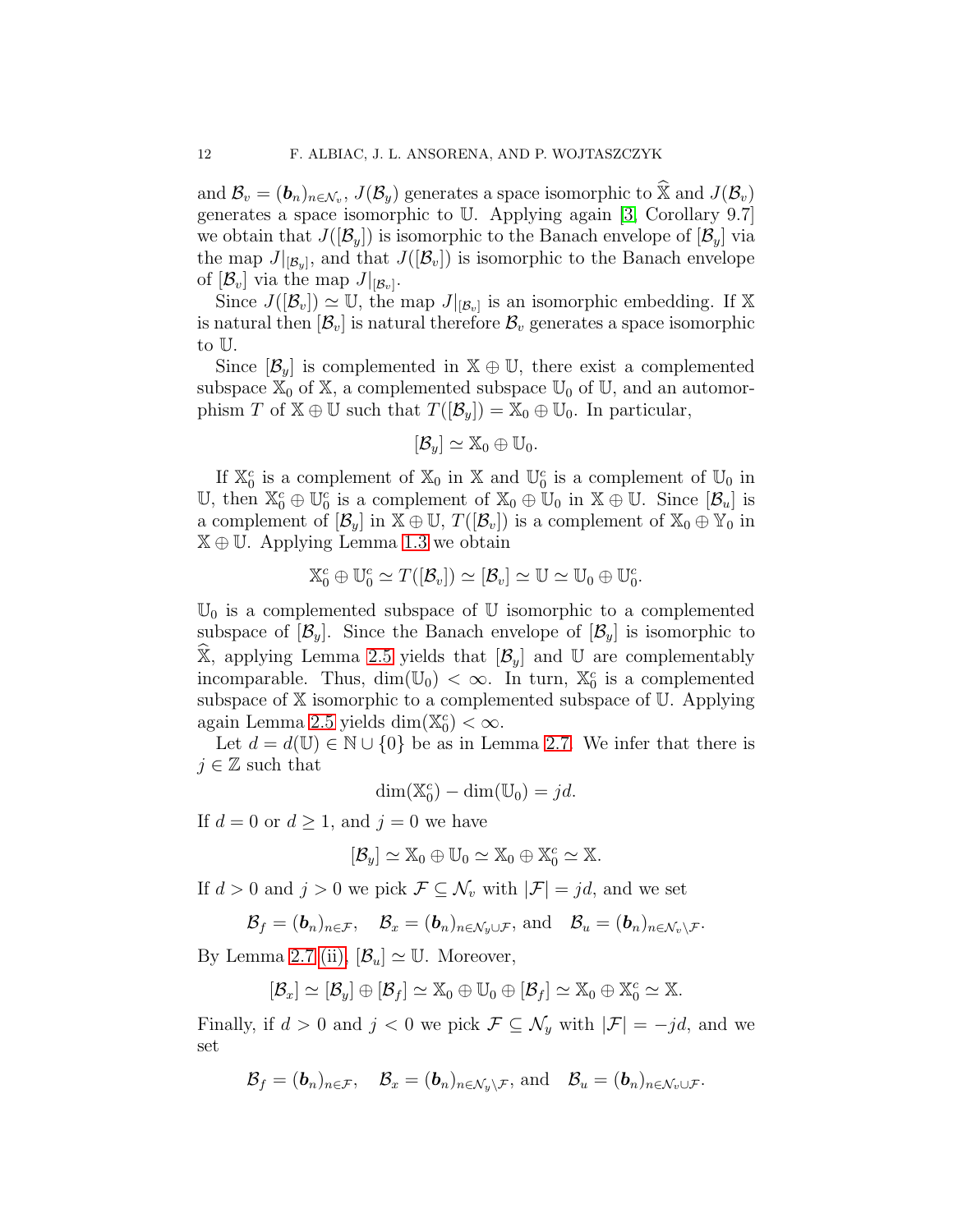By Lemma [2.7](#page-9-4) [\(i\),](#page-9-1)  $[\mathcal{B}_u] \simeq [\mathcal{B}_v] \oplus [\mathcal{B}_f] \simeq \mathbb{U} \oplus [\mathcal{B}_f] \simeq \mathbb{U}$ . Moreover,  $[\mathcal{B}_x] \oplus \mathbb{U}_0 \simeq [\mathcal{B}_x] \oplus [\mathcal{B}_f] \oplus \mathbb{X}_0^c \simeq [\mathcal{B}_y] \oplus \mathbb{X}_0^c \simeq \mathbb{X}_0 \oplus \mathbb{U}_0 \oplus \mathbb{X}_0^c \simeq \mathbb{X} \oplus \mathbb{U}_0.$ By Lemma [2.6,](#page-9-2)  $[\mathcal{B}_x] \simeq \mathbb{X}$ .

### 3. The role of subprojectivity

<span id="page-12-0"></span>The following lemma gathers elementary connections between several concepts relevant to this paper.

<span id="page-12-6"></span><span id="page-12-1"></span>Lemma 3.1. *Consider the following properties involving two quasi-Banach spaces* X *and* Y*:*

- <span id="page-12-3"></span>*(i) Every bounded linear operator from* X *into* Y *is compact.*
- <span id="page-12-2"></span>*(ii)* X *and* Y *are totally incomparable.*

<span id="page-12-4"></span>*(iii) Every bounded linear operator from* X *into* Y *is strictly singular.*

<span id="page-12-5"></span>*(iv)* (X, Y) *is semi-complementably incomparable.*

*(v)* X *and* Y *are complementably incomparable.*

*We have*  $(i) \Rightarrow (iii)$ ,  $(ii) \Rightarrow (iii)$ ,  $(iii) \Rightarrow (iv)$  $(iii) \Rightarrow (iv)$ , and  $(iv) \Rightarrow (v)$ .

*Proof.* Only [\(iii\)](#page-12-2)  $\Rightarrow$  [\(iv\)](#page-12-4) deserves to be sketched. Suppose [\(iv\)](#page-12-4) does not hold. Then, there are a projection  $P: \mathbb{X} \to \mathbb{X}$  onto an infinitedimensional subspace U, and an isomorphic embedding  $T: U \to Y$ . The operator  $T \circ P : \mathbb{X} \to \mathbb{Y}$  is an isomorphic embedding when restricted to  $\mathbb{U}$ .

We will next see that under a mild condition on  $\mathbb{Y}$ , conditions [\(iii\)](#page-12-2) and [\(iv\)](#page-12-4) in Lemma [3.1](#page-12-6) are in fact equivalent.

Definition 3.2. We say that a quasi-Banach space Y is *subprojective* if for every infinite dimensional subspace  $V$  of  $Y$  there is a further subspace  $\mathbb{U} \subseteq \mathbb{V}$  which is complemented in  $\mathbb{Y}$ . If, in addition,  $\mathbb{U}$  is isomorphic to one of the members of a given set  $\mathcal U$  of infinite-dimensional quasi-Banach spaces, we say that  $Y$  is U-subprojective (or complementably  $U$ -saturated).

Loosely speaking, the following lemma tells us that subprojectivity serves as the key that allows to pull-back complemented subspaces via non-strictly singular operators. Although the result is essentially known, for the sake of completeness we include a proof.

<span id="page-12-7"></span>Lemma 3.3 (cf. [\[33,](#page-23-15) Corollary 2.4]). *Let* V *be an infinite-dimensional subspace of a quasi-Banach space* X*, let* U *be a family of infinitedimensional quasi-Banach spaces, and let* Y *be a* U*-subprojective quasi-Banach space. Suppose that there is a bounded linear operator*  $T: \mathbb{X} \rightarrow$  $\mathbb Y$  *such that*  $T|_{\mathbb V}$  *is an isomorphic embedding. Then there is a subspace*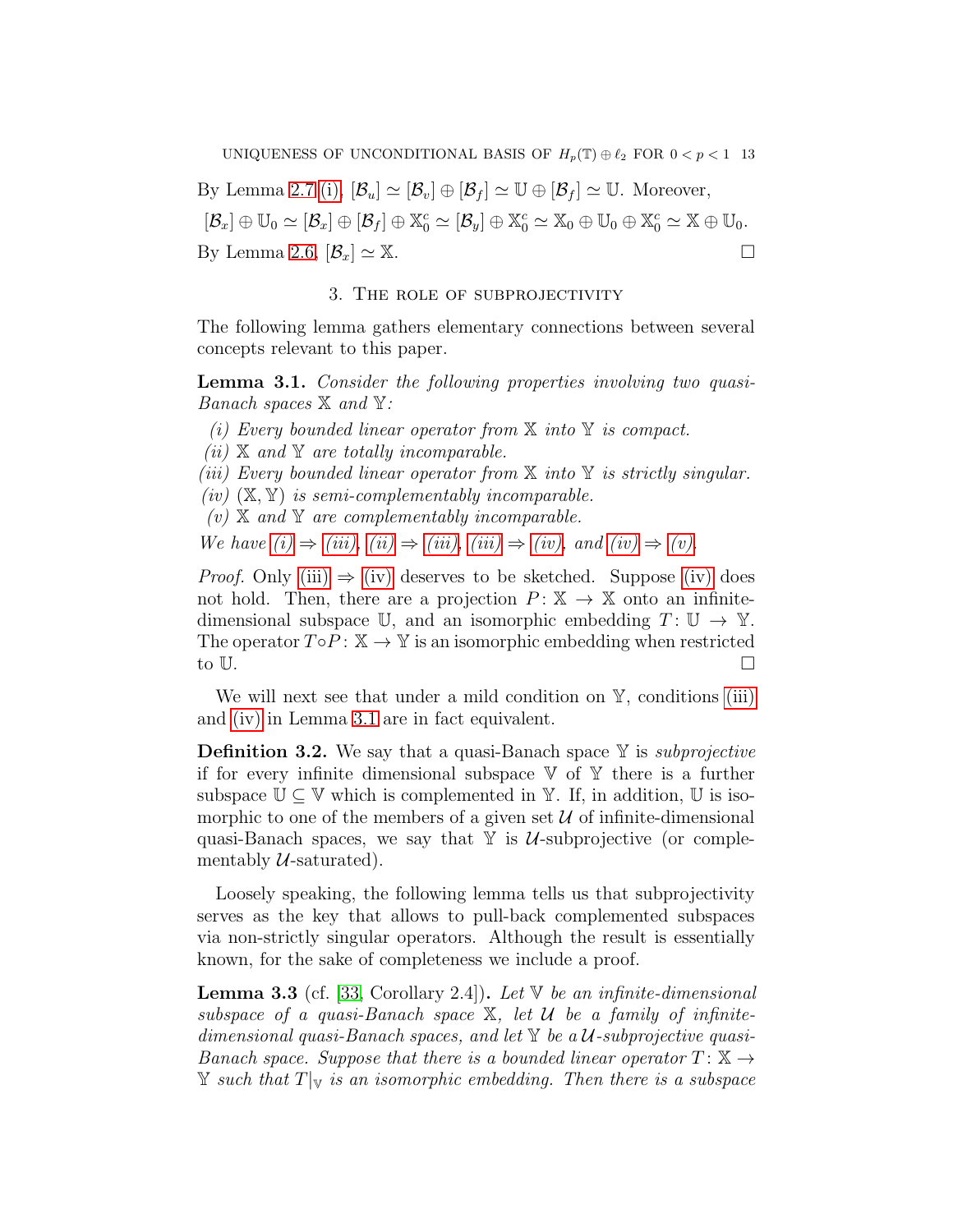*of* V *which is complemented in* X *and isomorphic to some member of* U*.*

*Proof.* Passing to a subspace we can assume that  $T(V)$  is complemented in Y and isomorphic to U for some  $\mathbb{U} \in \mathcal{U}$ . Let  $S: T(\mathbb{Y}) \to \mathbb{Y}$  be the inverse operator of  $T|_{V}$ , and let  $P: \mathbb{Y} \to T(\mathbb{V})$  be such that  $P|_{T(\mathbb{V})} =$ Id<sub>T(V)</sub>. Since the map  $S \circ P \circ T: \mathbb{X} \to \mathbb{V}$  is the identity on  $\mathbb{V}, \mathbb{V}$  is complemented in X.

Banach space old-timers will be surely aware of the fact that a Banach space X admits a non-strictly singular operator into  $\ell_2$  if and only if  $\ell_2$  is isomorphic to a complemented subspace of X. The following lemma provides an extension of this result.

<span id="page-13-0"></span>Proposition 3.4. *Let* X *and* Y *be quasi-Banach spaces and* U *be a set of infinite-dimensional quasi-Banach spaces. Suppose that no space in*  $U$  *is isomorphic to a complemented subspace of*  $X$  *and that*  $Y$  *is*  $U$ *subprojective. Then, every operator from* X *into* Y *is strictly singular.*

*Proof.* Assume by contradiction that  $T: \mathbb{X} \to \mathbb{Y}$  is an isomorphic embedding when restricted to an infinite-dimensional subspace V of X. By Lemma [3.3,](#page-12-7) there is an infinite-dimensional subspace of  $V$  which is complemented in  $X$  and isomorphic to a space from  $U$ .

Our next result is a straightforward consequence of Proposition [3.4.](#page-13-0)

<span id="page-13-2"></span>Corollary 3.5. *Let* X *and* Y *be quasi-Banach spaces. Suppose that* (X, Y) *is semi-complementably incomparable and that* Y *is subprojective. Then every operator from* X *into* Y *is strictly singular.*

3.1. Subprojective Banach spaces. Although the definition of subprojectivity makes sense for quasi-Banach spaces, we know no example of a non-locally convex subprojective quasi-Banach space. The result of Stiles [\[40\]](#page-23-16) that the space  $\ell_p$  for  $0 < p < 1$  is not subprojective, points out in the direction that no non-locally convex quasi-Banach space can be subprojective. For this reason, in this paper we will keep within bounds of locally convex spaces as far as subprojectivity is concerned. The applications we will obtain will rely on the results on the subject from [\[33\]](#page-23-15), were it is proved that subprojectivity is inherited by direct sums of Banach spaces. To be precise, we have the following.

<span id="page-13-1"></span>Proposition 3.6 (cf. [\[33,](#page-23-15) Proposition 2.2]). *Let* I *be a finite set. Suppose that for each*  $i \in I$ ,  $\mathcal{U}_i$  is a set of infinite-dimensional Banach  $spaces$  and  $\mathbb{X}_i$  is a  $\mathcal{U}_i$ -subprojective Banach space. Then the space  $\bigoplus_{i\in I} \mathbb{X}_i$  is U-subprojective, where  $\mathcal{U} = \bigcup_{i\in I} \mathcal{U}_i$ .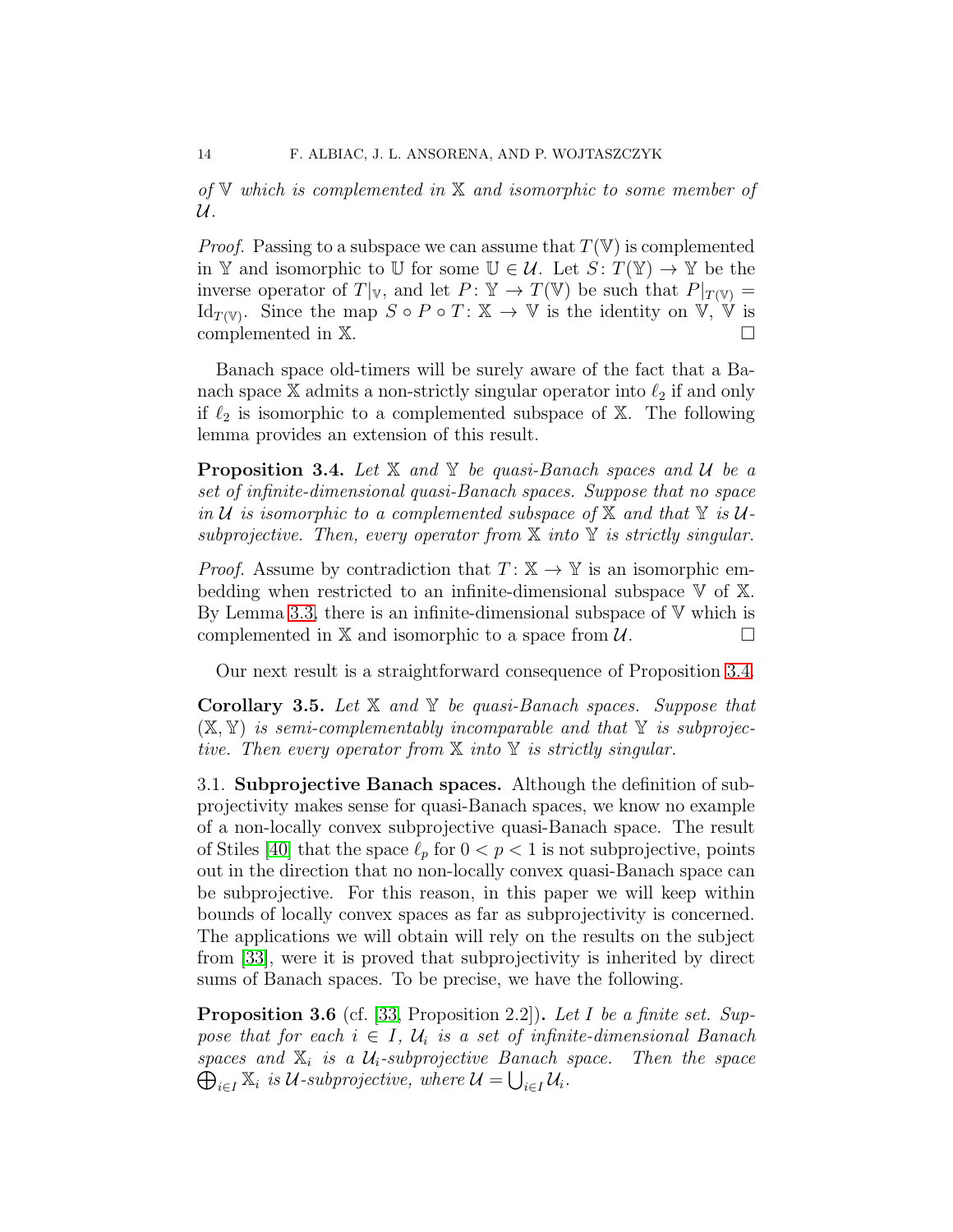We emphasize that the proof of Proposition [3.6](#page-13-1) does not carry over to quasi-Banach spaces since it is by no means clear whether the sum of two strictly singular operators is strictly singular in general. We refer the reader also to the article [\[33\]](#page-23-15) for a list of subprojective Banach spaces. This section is aimed at adding to this list the convexifications of Tsirelson's space and their duals. To that end, we first introduce a few lemmas.

We say that a family  $(u_n)_{n \in \mathcal{N}}$  in a quasi-Banach space X and a family  $(v_n)_{n \in \mathcal{N}}$  in a quasi-Banach space Y are *congruent* (in X and Y) if there is an isomorphism T of X onto Y with  $T(\mathbf{u}_n) = \mathbf{v}_n$  for all  $n \in \mathcal{N}$ . Congruence is stronger than equivalence. We introduce it because congruence ensures that if a subspace  $\mathbb{U}$  of  $[u_n : n \in \mathcal{N}]$  is complemented in X, then the corresponding subspace  $T(\mathbb{U})$  of  $[\boldsymbol{v}_n : n \in$  $\mathcal{N}$  is complemented in Y.

<span id="page-14-0"></span>**Lemma 3.7** (cf. [\[12,](#page-22-12) C2]). Let I be a finite set. For each  $i \in I$  let  $\mathbb{X}_i$ *be a quasi-Banach space with a Schauder basis* B<sup>i</sup> *. Suppose that* X *is an infinite-dimensional quasi-Banach space and that*  $J_i: \mathbb{X} \to \mathbb{X}_i$  *is an isomorphic embedding for each*  $i \in I$ . Then  $X$  *has a basic sequence*  $\beta$ *equivalent to a block basic sequence*  $\mathcal{B}'_i$  *with respect to*  $\mathcal{B}_i$  *for all*  $i \in I$ *.* Moreover, if  $\mathbb{X}_i$  is locally convex,  $J_i(\mathcal{B})$  and  $\mathcal{B}'_i$  are congruent.

*Proof.* There is a sequence  $(f_n)_{n=1}^{\infty}$  in X with  $\sup_n ||f_n|| < \infty$  and  $\inf_{n \neq m} ||f_n - f_m|| > 0$  (see [\[1,](#page-22-4) Lemma 2.8]). Passing to a subsequence, Cantor's classical diagonal argument gives that  $(J_i(f_n))_{n=1}^{\infty}$  converges coordinate-wise with respect  $\mathcal{B}_i$  for all  $i \in I$ . Set  $y_n = f_{2n-1} - f_{2n}$  for  $n \in \mathbb{N}$ . Since  $\mathcal{B} := (\mathbf{y}_n)_{n=1}^{\infty}$  is semi-normalized and  $J_i(\mathcal{B})$  is coordinatewise null with respect  $\mathcal{B}_i$  for all  $i \in I$ , combining the gliding hump technique with the principle of small perturbations, passing to a further subsequence we obtain that  $J_i(\mathcal{B})$  is equivalent (congruent if  $\mathbb{X}_i$ ) is locally convex) to a block basic sequence with respect to  $\mathcal{B}_i$  for all  $i \in I$ .

As a by-product, we obtain conditions under which a quasi-Banach space always contains a basic sequence. Recall that the basic sequence problem for quasi-Banach spaces was solved in the negative by Kalton in [\[25\]](#page-23-17).

Corollary 3.8. *Let* X *be an infinite-dimensional quasi-Banach space. If* X *embeds in a quasi-Banach space with a Schauder basis, then* X *contains a basic sequence.*

<span id="page-14-1"></span>Lemma 3.9. *Let* X *be a Banach space with an unconditional basis*  $\mathcal{B} = (\boldsymbol{x}_j)_{j \in \mathcal{N}}$ *. Let* Y *be the subspace of*  $\mathbb{X}^*$  *spanned by the biorthogonal*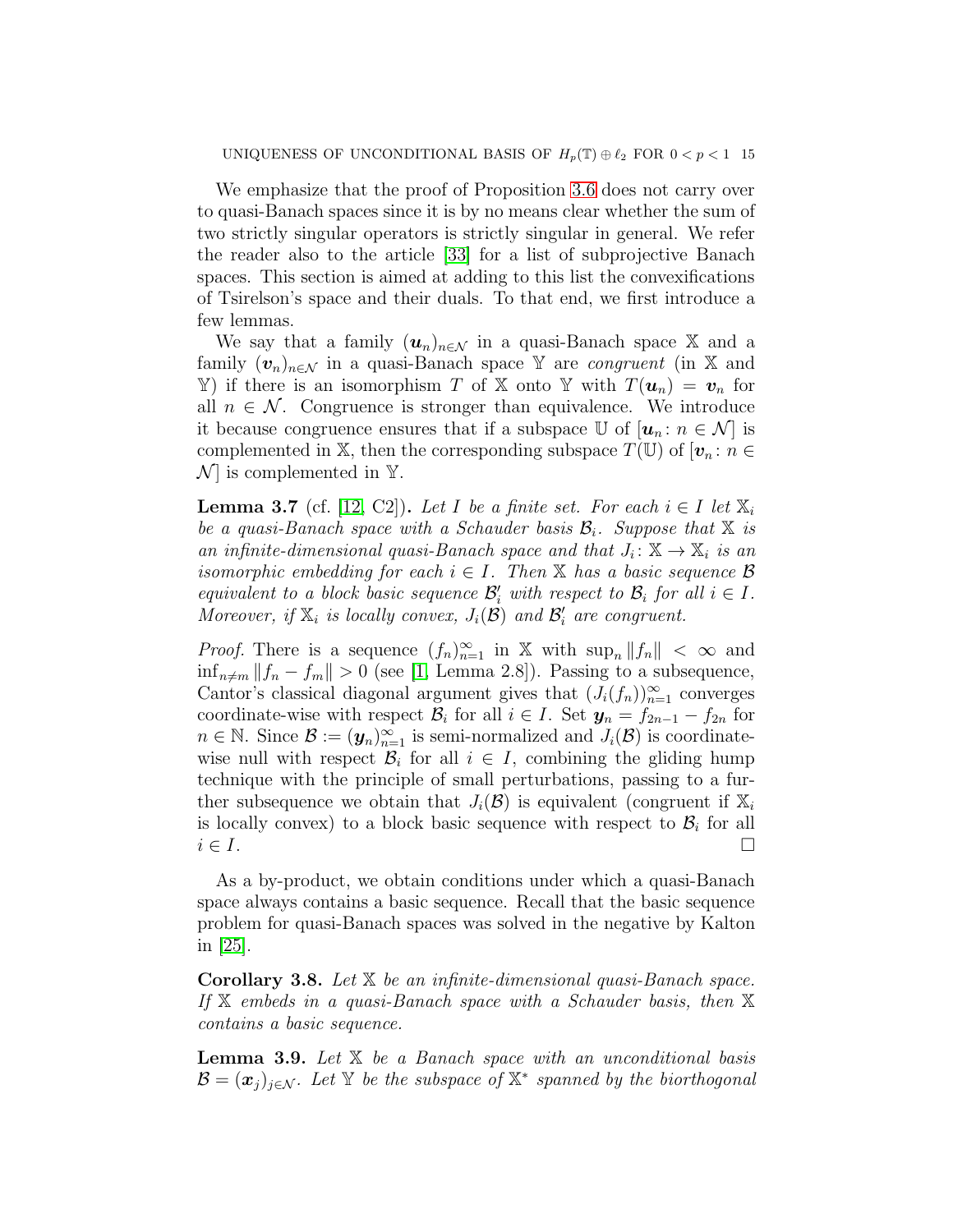$\textit{functionals } \mathcal{B}^* \ = \ (\boldsymbol{x}_j^*)_{j \in \mathcal{N}} \ \textit{of } \mathcal{B}. \ \ \textit{Suppose that there are a partition}$  $(\mathcal{N}_n)_{n=1}^{\infty}$  *of*  $\mathcal N$  *into finite sets and a constant* C *such that*  $\|\sum_{n=1}^{\infty} f_n\|$   $\leq$  $C \|\sum_{n=1}^{\infty} g_n\|$  whenever  $(f_n)_{n=1}^{\infty}$  and  $(g_n)_{n=1}^{\infty}$  in X satisfy  $\|\overline{f_n}\| \leq \|g_n\|$ *and* supp $(f_n)$  ∪ supp $(g_n)$  ⊆  $\mathcal{N}_n$  *for all*  $n \in \mathbb{N}$ .

- <span id="page-15-0"></span>*(i)* If  $\mathcal{B}_u = (\boldsymbol{u}_n)_{n=1}^{\infty}$  and  $\mathcal{B}_v = (\boldsymbol{v}_n)_{n=1}^{\infty}$  are semi-normalized sequences *in*  $\mathbb{X}$  *with* supp $(u_n)$  ∪ supp $(v_n)$  ⊆  $\mathcal{N}_n$  *for all*  $n \in \mathbb{N}$ *, then*  $\mathcal{B}_u$  *and*  $\mathcal{B}_v$  *are equivalent. Moreover,*  $[\mathcal{B}_u]$  *and*  $[\mathcal{B}_v]$  *are complemented in* X*.*
- <span id="page-15-1"></span>(*ii*) If  $\mathcal{B}_y^* = (\mathbf{y}_n^*)_{n=1}^\infty$  and  $\mathcal{B}_w^* = (\mathbf{w}_n^*)_{n=1}^\infty$  are semi-normalized sequences *in*  $\mathbb{Y}$  *with*  $\text{supp}(\mathbf{y}_n^*) \cup \text{supp}(\mathbf{w}_n^*) \subseteq \mathcal{N}$  *for all*  $n \in \mathbb{N}$ *, then*  $\mathcal{B}_y^*$  *and*  $\mathcal{B}^*_w$  are equivalent. Moreover,  $[\mathcal{B}^*_y]$  and  $[\mathcal{B}^*_w]$  are complemented in Y*.*

*Proof.* Consider the following conditions on a pair  $(\mathcal{B}_z, \mathcal{B}_z^*)$  formed by a sequence  $\mathcal{B}_z = (z_n)_{n=1}^{\infty}$  in X and a sequence  $\mathcal{B}_z^* = (z_n^*)_{n=1}^{\infty}$  in X<sup>\*</sup>:

<span id="page-15-2"></span>
$$
\begin{aligned}\n\left(\clubsuit\right) \ z_n^*(z_n) &= 1, \quad \text{supp}(z_n) \cup \text{supp}(z_n^*) \subseteq \mathcal{N}_n \text{ for all } n \in \mathbb{N}, \quad \text{and} \\
k[\mathcal{B}_z, \mathcal{B}_z^*] &:= \text{sup}_n \max\{\|z_n\|, \|z_n^*\|\} < \infty.\n\end{aligned}
$$

Under the assumptions in [\(i\)](#page-15-0) (resp. in [\(ii\)\)](#page-15-1) there are sequences  $\mathcal{B}_{u}^{*}$ and  $\mathcal{B}_{v}^{*}$  in  $\mathbb{X}^{*}$  (resp.  $\mathcal{B}_{y}$  and  $\mathcal{B}_{w}$  in  $\mathbb{X})$  such that the pairs  $(\mathcal{B}_{u}, \mathcal{B}_{u}^{*})$  and  $(\mathcal{B}_v, \mathcal{B}_v^*)$  (resp.  $(\mathcal{B}_y, \mathcal{B}_y^*)$  and  $(\mathcal{B}_w, \mathcal{B}_w^*)$ ) fulfil  $(\clubsuit)$ . So, it suffices to prove that if  $(\mathcal{B}_u, \mathcal{B}_u^*)$  and  $(\mathcal{B}_v, \mathcal{B}_v^*)$  satisfy  $(\clubsuit)$ , then  $\mathcal{B}_u$  and  $\mathcal{B}_v$  are equivalent,  $\mathcal{B}_{u}^{*}$  and  $\mathcal{B}_{v}^{*}$  are equivalent,  $[\mathcal{B}_{u}]$  and  $[\mathcal{B}_{u}]$  are complemented in X, and  $[\mathcal{B}_{u}^{*}]$  and  $[\mathcal{B}_{v}^{*}]$  are complemented in  $\mathbb{X}^{*}$ .

Set  $\mathcal{B}_{u}^* = (\boldsymbol{u}_n^*)_{n=1}^{\infty}$ ,  $\mathcal{B}_{v}^* = (\boldsymbol{v}_n^*)_{n=1}^{\infty}$ , and  $k = k[\mathcal{B}_{u}, \mathcal{B}_{u}^*]$ . If we denote by  $S_A: \mathbb{X} \to \mathbb{X}$  the coordinate projection on a set  $A \subseteq \mathcal{N}$  we have

$$
|\boldsymbol{u}_n^*(f)| \, ||\boldsymbol{u}_n|| \leq k^2 ||S_{\mathcal{N}_n}(f)||, \quad f \in \mathbb{X}, \ n \in \mathbb{N}.
$$

Hence, the linear map  $P: \mathbb{X} \to \mathbb{X}$  given by

$$
P(f) = \sum_{n=1}^{\infty} \boldsymbol{u}_n^*(f)\boldsymbol{v}_n, \quad f \in \mathbb{X}
$$

is well-defined and satisfies  $||P|| \leq k^2C$ . We also have  $P(\boldsymbol{u}_n) = \boldsymbol{v}_n$  for all  $n \in \mathbb{N}$ . The dual map  $P^* \colon \mathbb{X}^* \to \mathbb{X}^*$  is given by

$$
P^*(f^*)(f) = \sum_{n=1}^{\infty} f^*(v_n) \mathbf{u}_n^*(f), \quad f \in \mathbb{X}, \ f^* \in \mathbb{X}^*.
$$

Hence,  $P^*(v_n^*) = u_n^*$  for all  $n \in \mathbb{N}$ .

The operators defined when replacing  $\mathcal{B}_v$  with  $\mathcal{B}_u$  and  $\mathcal{B}_u^*$  with  $\mathcal{B}_v^*$ yield the equivalence between  $\mathcal{B}_u$  and  $\mathcal{B}_v$ , as well as the equivalence between  $\mathcal{B}_{u}^{*}$  and  $\mathcal{B}_{v}^{*}$ . The operator defined when replacing only  $\mathcal{B}_{v}$  with  $\mathcal{B}_u$  yields projections from X onto  $[\mathcal{B}_u]$  and from X<sup>\*</sup> onto  $[\mathcal{B}_u^*]$ . Finally,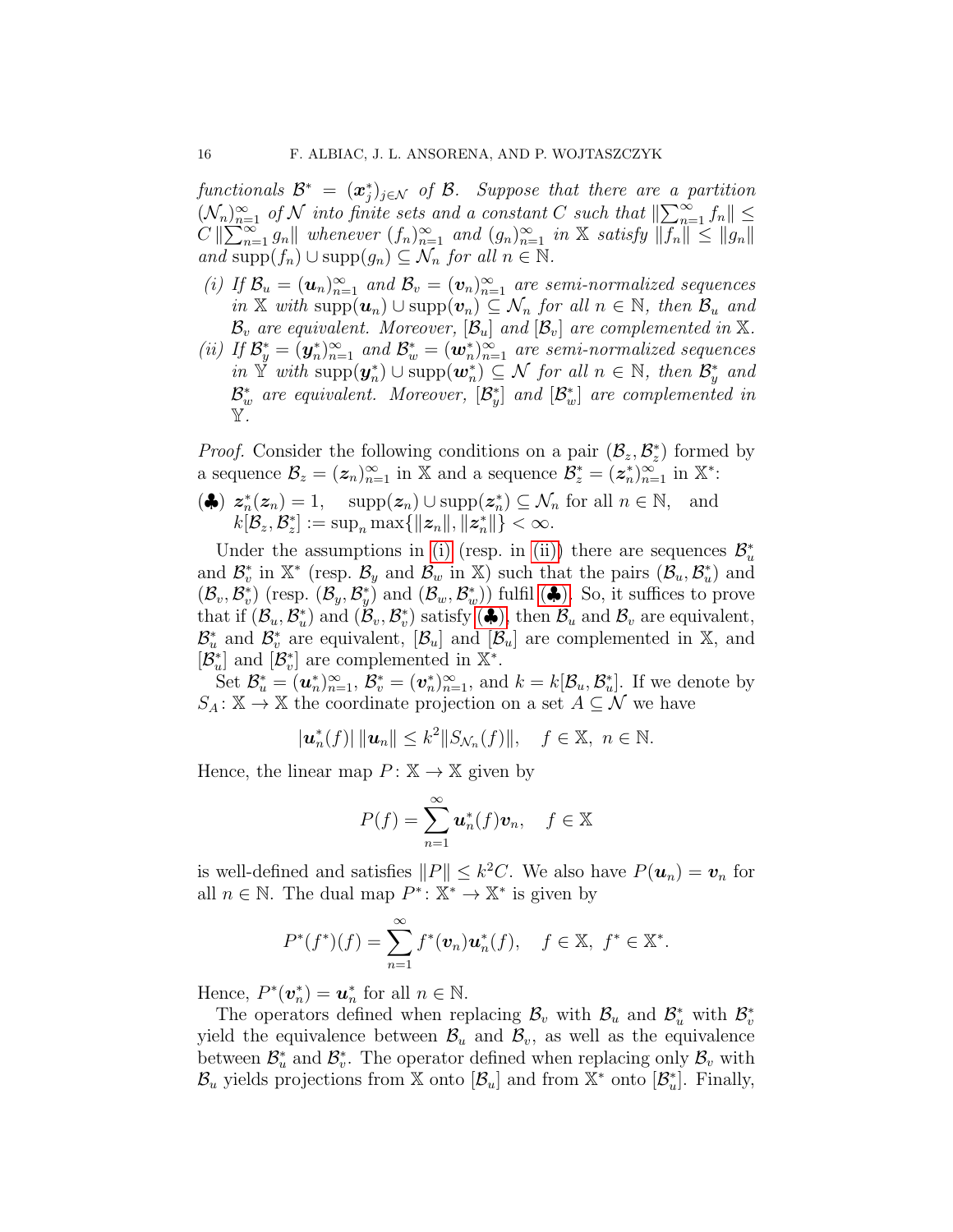the operator defined when replacing only  $\mathcal{B}_{u}^{*}$  with  $\mathcal{B}_{v}^{*}$  yields projections from  $\mathbb{X}$  onto  $[\mathcal{B}_v]$  and from  $\mathbb{X}^*$  onto  $[\mathcal{B}_v^*]$  $\Box$ 

<span id="page-16-0"></span>Theorem 3.10. *Let* X *be a Banach space with an unconditional basis*  $\mathcal{B} = (\boldsymbol{x}_j)_{j=1}^\infty$ . Let Y be the subspace of X<sup>\*</sup> spanned by the biorthogonal  $\textit{functionals } \mathcal{B}^* \, = \, (\boldsymbol{x}^*_j)_{j \in \mathcal{N}} \, \textit{ of } \mathcal{B}. \ \textit{ Suppose that there are a constant } C$ and an increasing sequence  $(j_n)_{n=1}^{\infty}$  in N with the following property:  $\|\sum_{n=1}^{\infty} f_n\| \leq C \|\sum_{n=1}^{\infty} g_n\|$  whenever  $(f_n)_{n=1}^{\infty}$  and  $(g_n)_{n=1}^{\infty}$  in X and  $(\overline{k_n})_{n=1}^{\infty}$  *in*  $\mathbb N$  *satisfy*  $||\overline{f_n}|| \le ||g_n||$ ,  $\text{supp}(\overline{f_n}) \cup \text{supp}(g_n) \subseteq [k_n, k_{n+1}-1]$ , *and*  $j_n \leq k_n$  *for all*  $n \in \mathbb{N}$ *. Then,*  $\mathbb{X}$  *is U-subprojective and*  $\mathbb{Y}$  *is* U ∗ *-subprojective, where*

$$
\mathcal{U} = \{[\boldsymbol{x}_{k_n} : n \in \mathbb{N}] : \quad \forall n \in \mathbb{N}, \ j_n \le k_n < k_{n+1}\},
$$
\n
$$
\mathcal{U}^* = \{[\boldsymbol{x}_{k_n}^* : n \in \mathbb{N}] : \quad \forall n \in \mathbb{N}, \ j_n \le k_n < k_{n+1}\}.
$$

*Proof.* Pick a subspace  $\mathbb U$  of  $\mathbb X$  (resp. of  $\mathbb Y$ ). By Lemma [3.7,](#page-14-0) passing to a subspace we can suppose that  $U$  is spanned by a basic sequence, say  $(\boldsymbol{u}_k)_{k=1}^{\infty}$ , congruent to a block basic sequence  $(\boldsymbol{v}_k)_{k=1}^{\infty}$ . There is an increasing sequence  $(k_n)_{n=1}^{\infty}$  in N such that  $j_n \leq \min(\text{supp}(\boldsymbol{v}_{k_n}))$  for all  $n \in \mathbb{N}$ . By Lemma [3.9,](#page-14-1)  $(\boldsymbol{v}_{k_n})_{n=1}^{\infty}$  spans a complemented subspace of  $\mathbb{X}$  (resp. of Y) isomorphic to  $\mathbb{V} := [\boldsymbol{x}_{k_n} : n \in \mathbb{N}]$  (resp.  $\mathbb{V} := [\boldsymbol{x}_{k_n}^* : n \in \mathbb{N}]$ N]). By congruence (equivalence is not enough!),  $(u_{k_n})_{n=1}^{\infty}$  spans a complemented subspace of  $X$  (resp. of  $Y$ ) isomorphic to  $V$ .

It is known that Tsirelson's space  $\mathcal T$  is subprojective [\[19,](#page-23-18) Proposition] 2.4]. This fact can be derived from the properties of the lattice structure on  $\mathcal T$ , and this is what we will use to show the subprojectivity of their convexifications and their duals. Given  $0 < r < \infty$ ,  $\mathcal{T}^{(r)}$  denotes de quasi-Banach lattice consisting of all  $f \in \mathbb{F}^{\mathbb{N}}$  such that  $|f|^{r} \in \mathcal{T}$ . Given  $1 < s \leq \infty$ , we denote by  $\mathcal{T}_{*}^{(s)}$  the dual of the *r*-convexified Tsirelson's space  $\mathcal{T}^{(r)}$ , where  $r = s/(s-1)$ . With this terminology,  $\mathcal{T}_{*}^{(\infty)}$  is the original Tsirelson's space  $\mathcal{T}^*$ . Since  $\mathcal T$  is 1-convex and p-concave for any  $p > 1$ ,  $\mathcal{T}^{(r)}$  is r convex and p concave for any  $p > r$ . Consequently,  $\mathcal{T}_{*}^{(s)}$  is s-concave and p-convex for any  $p < s$ .

<span id="page-16-1"></span>**Theorem 3.11.** Let  $1 \leq r < \infty$  and  $1 < s \leq \infty$ . Let  $(t_n)_{n=1}^{\infty}$  denote *the unit vector system of*  $\mathcal{T}^{(r)}$ *, and*  $(\mathbf{t}_n^*)_{n=1}^{\infty}$  *denote the unit vector system of*  $\mathcal{T}_{*}^{(s)}$ *. Then*  $\mathcal{T}^{(r)}$  *is*  $\mathcal{U}$ -subprojective and  $\mathcal{T}_{*}^{(s)}$  *is*  $\mathcal{U}^{*}$ -subprojective, *where,*

$$
\mathcal{U} = \{ [\mathbf{t}_{k_n} : n \in \mathbb{N}] : \quad \forall n \in \mathbb{N}, j_n \le k_n < k_{n+1} \},
$$
\n
$$
\mathcal{U}^* = \{ [\mathbf{t}_{k_n}^* : n \in \mathbb{N}] : \quad \forall n \in \mathbb{N}, j_n \le k_n < k_{n+1} \},
$$

and  $(j_n)_{n=1}^{\infty}$  *is an arbitrary increasing sequence in* N.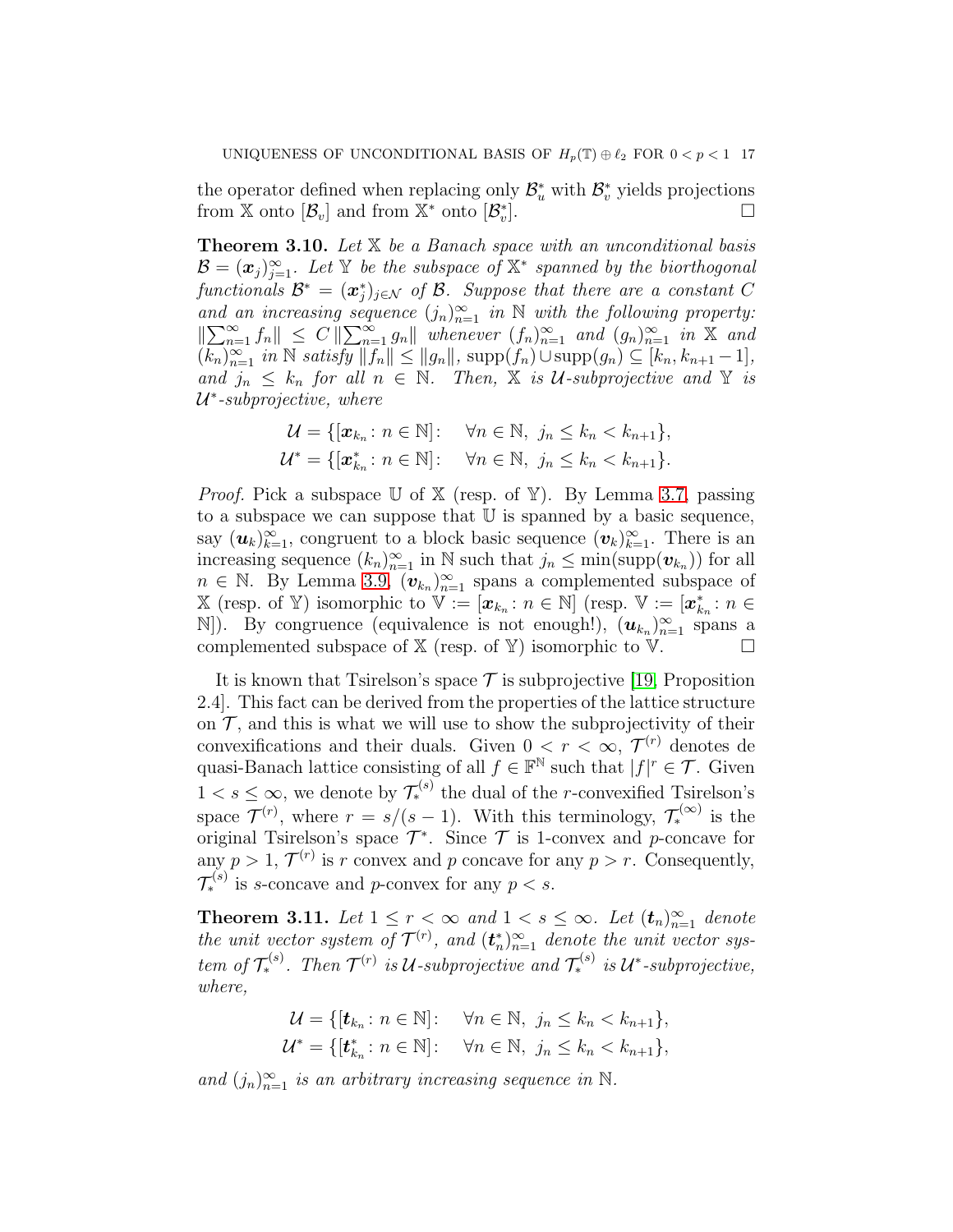*Proof.* It is known that the unit vector system of  $\mathcal T$  satisfies for any  $(j_n)_{n=1}^{\infty}$  the assumptions in Theorem [3.10](#page-16-0) (see [\[16,](#page-22-13) Corollary II.5]). Since r-convexifications inherits this property, the unit vector system  $\mathcal{T}^{(r)}$  also does.

We can also apply Theorem [3.10](#page-16-0) to Nakano spaces. Given a sequence  $(p_n)_{n=1}^{\infty}$  in  $[1,\infty)$  we denote by  $\ell(p_n)$  the Banach space built from the modular

$$
(a_n)_{n=1}^{\infty} \mapsto \sum_{n=1}^{\infty} |a_n|^{p_n},
$$

and we denote by  $h(p_n)$  the separable part of  $\ell(p_n)$ . We have  $\ell(p_n)$  =  $h(p_n)$  if and only if  $\sup_n p_n < \infty$ . If there is  $0 < R < 1$  such that

$$
\sum_{n=1}^{\infty} R^{pp_n/|p_n-p|} < \infty,
$$

then  $\ell(p_n) = \ell_p$  up to an equivalent norm. Since  $\ell_p$  spaces are particular cases of Nakano spaces, the following generalizes [\[36,](#page-23-19) Lemma 2], which establishes that  $\ell_p$  is  $\ell_p$ -subprojective.

**Theorem 3.12** (cf. [\[39,](#page-23-20) Theorem 5.1]). Let  $(p_n)_{n=1}^{\infty}$  be a sequence in  $[1,\infty)$ *. Suppose that there exists*  $\lim_{n} p_n = p \in [1,\infty]$ *. Then*  $h(p_n)$  *is*  $\ell_p$ -subprojective (we replace  $\ell_\infty$  with  $c_0$  if  $p = \infty$ ).

*Proof.* Set for each  $n \in \mathbb{N}$ 

$$
R_n = \max_{k \ge n} \frac{pp_k}{|p - p_k|}.
$$

Pick an increasing sequence  $(n_j)_{j=1}^{\infty}$  in N with  $\sum_{j=1}^{\infty} 2^{-R_{n_j}} < \infty$ . Any semi-normalized block basic sequence  $(x_j)_{j=1}^{\infty}$  with  $n_j \le \min(\text{supp}(\boldsymbol{x}_j))$ for all  $j \in \mathbb{N}$  is equivalent to the canonical  $\ell_p$ -basis (see e.g. [\[4,](#page-22-14) Theorems 2.2 and 3.1]). Then the result follows from Theorem [3.10.](#page-16-0)  $\Box$ 

#### 4. The main theorem

<span id="page-17-0"></span>Our main result is Theorem [4.1](#page-17-1) below, which establishes some easy-tocheck conditions that suffice to guarantee that a pair  $(\mathbb{X}, \mathbb{U})$  is splitting for unconditional basis, where  $X$  is a quasi-Banach space and  $U$  is a Banach space. Note that all the information we use about  $X$  is obtained exclusively through its Banach envelope!

<span id="page-17-1"></span>Theorem 4.1. *Let* X *be a quasi-Banach space and let* U *be a subprojective Banach space. Suppose that*  $\widehat{\mathbb{X}}$  *and* U *have unconditional bases which split into unconditional bases*  $(\mathcal{B}_i)_{i \in A}$  *and*  $(\mathcal{B}_i)_{i \in B}$  *respectively, where*  $(A, B)$  *is a partition of*  $\{1, \ldots, n\}$  *for some*  $n \in \mathbb{N}$ *. Suppose that*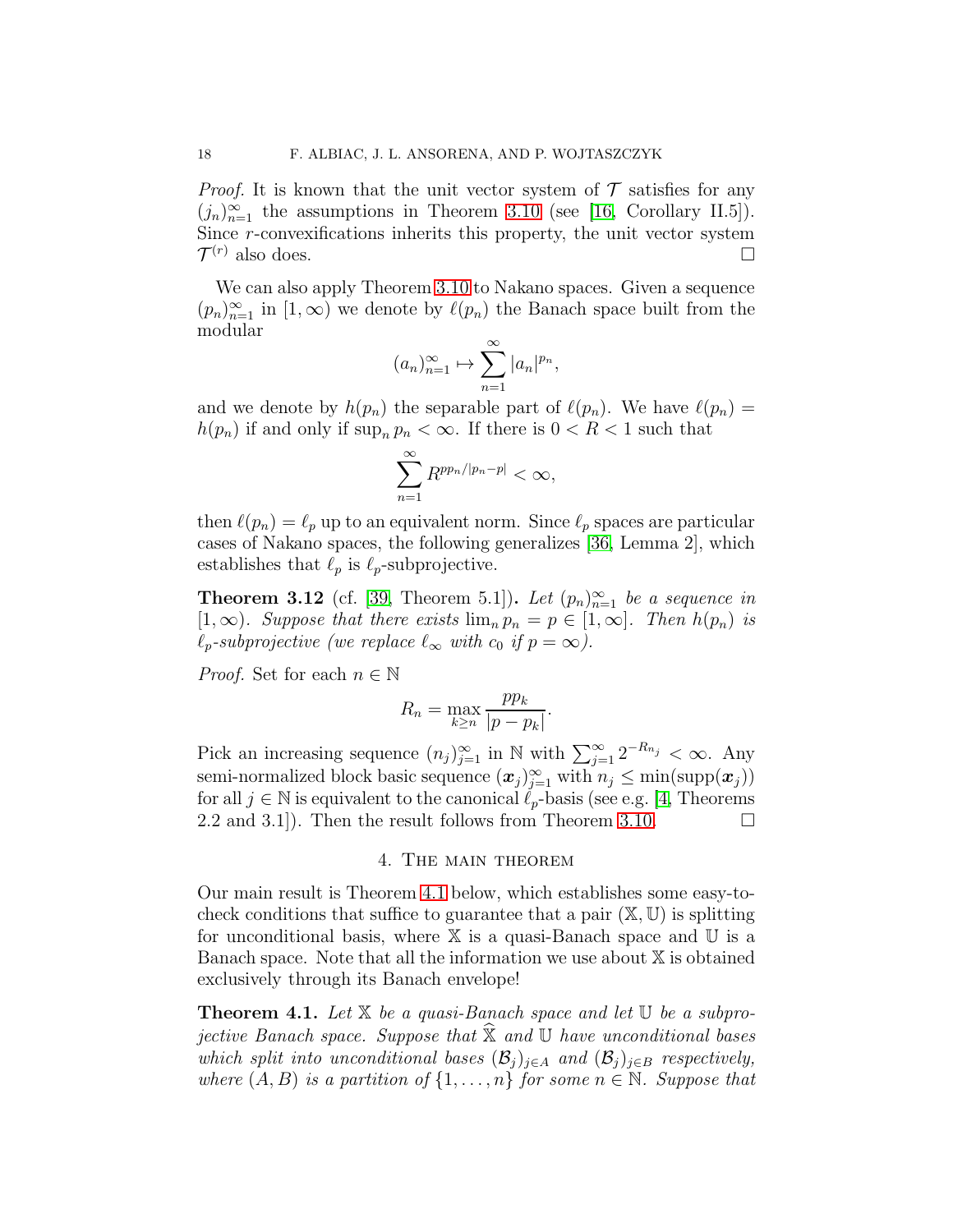*for*  $1 \leq j \leq n$  *the basis*  $\mathcal{B}_j$  *satisfies an upper*  $r_j$ -estimate and a lower  $q_j$ -estimate, where  $q_j$  and  $r_j$  are both in  $[1, \infty]$ , and that

*(i)*  $q_j < r_{j+1}$  *for all*  $1 \leq j \leq n-1$ *;* 

*(ii)*  $r_j > 1$  *for all*  $j \in B$ *; and* 

*(iii)* either  $X$  *is natural or*  $q_i < \infty$  *for all*  $j \in B$ *.* 

*Then,* (X, U) *is splitting for unconditional bases. In particular, if* X *and* U *have a UTAP unconditional basis, then* X ⊕ U *has a UTAP unconditional basis.*

Prior to tackling the proof Theorem [4.1,](#page-17-1) we gather some results that we will need.

<span id="page-18-1"></span>Theorem 4.2. *Let* U *be a Banach lattice that satisfies an upper* r*estimate for some*  $r > 1$ *. Then* U *is not a proper envelope of natural spaces. If, in addition,*  $\mathbb{U}$  *satisfies a lower q-estimate for some*  $q < \infty$ *, then* U *is not a proper envelope space.*

*Proof.* By [\[31,](#page-23-9) Propositions 1.d.4 and 1.f.3], the space  $\mathbb{U}^*$  has cotype q for some  $q < \infty$ . Then, [\[24,](#page-23-11) Theorem 3.4] yields the desired result. To prove the second part of the theorem, we use [\[31,](#page-23-9) Theorem 1.f.10] to see that U has type p for some  $p > 1$  followed by [\[24,](#page-23-11) Theorem 1.1].  $\Box$ 

<span id="page-18-3"></span>Theorem 4.3 (see [\[34,](#page-23-6) Theorem 4]). *Let* X *and* Y *be quasi-Banach spaces. Suppose that every operator from* X *into* Y *is strictly singular. Then* (X, Y) *is splitting for complemented subspaces.*

Now we prove a result that is of interest by itself in the theory because it allows to obtain new examples of Banach spaces with a unique unconditional basis.

<span id="page-18-2"></span>**Theorem 4.4.** Let  $(X_j)_{j=1}^n$  be a finite family of Banach spaces, each *of which has an unconditional basis* B<sup>j</sup> *. Suppose there are sequences*  $(q_j)_{j=1}^{n-1}$  and  $(r_j)_{j=2}^n$ , both in  $[1,\infty]$ , such that:

- $\mathcal{B}_j$  *satisfies a lower*  $q_j$ -estimate for all  $1 \leq j \leq n-1$ ;
- $\mathcal{B}_j$  *satisfies a an upper*  $r_j$ -estimate for all  $2 \leq j \leq n$ ; and
- $q_j < r_{j+1}$  *for all*  $1 \leq j \leq n-1$ *.*

Then  $(X_j)_{j=1}^n$  *is splitting for unconditional bases.* 

*Proof.* Given  $1 \leq s \leq n-1$ , the unconditional basis  $\bigoplus_{j=1}^{s} \mathcal{B}_j$  of  $\bigoplus_{j=1}^s \mathbb{X}_j$  satisfies a lower  $q_s$ -estimate. Thus the result follows by in-duction combining [\[17,](#page-22-15) Theorem 1] with [\[41,](#page-24-1) Theorem 2.1].  $\Box$ 

<span id="page-18-0"></span>Lemma 4.5. *Let* X *and* Y *be quasi-Banach spaces with unconditional bases*  $\mathcal{B}_x$  *and*  $\mathcal{B}_y$ *, respectively. Suppose that there is*  $0 < q \leq \infty$  *such that*  $\mathcal{B}_x$  *satisfies a lower q-estimate and*  $\mathcal{B}_y$  *satisfies an upper q-estimate.*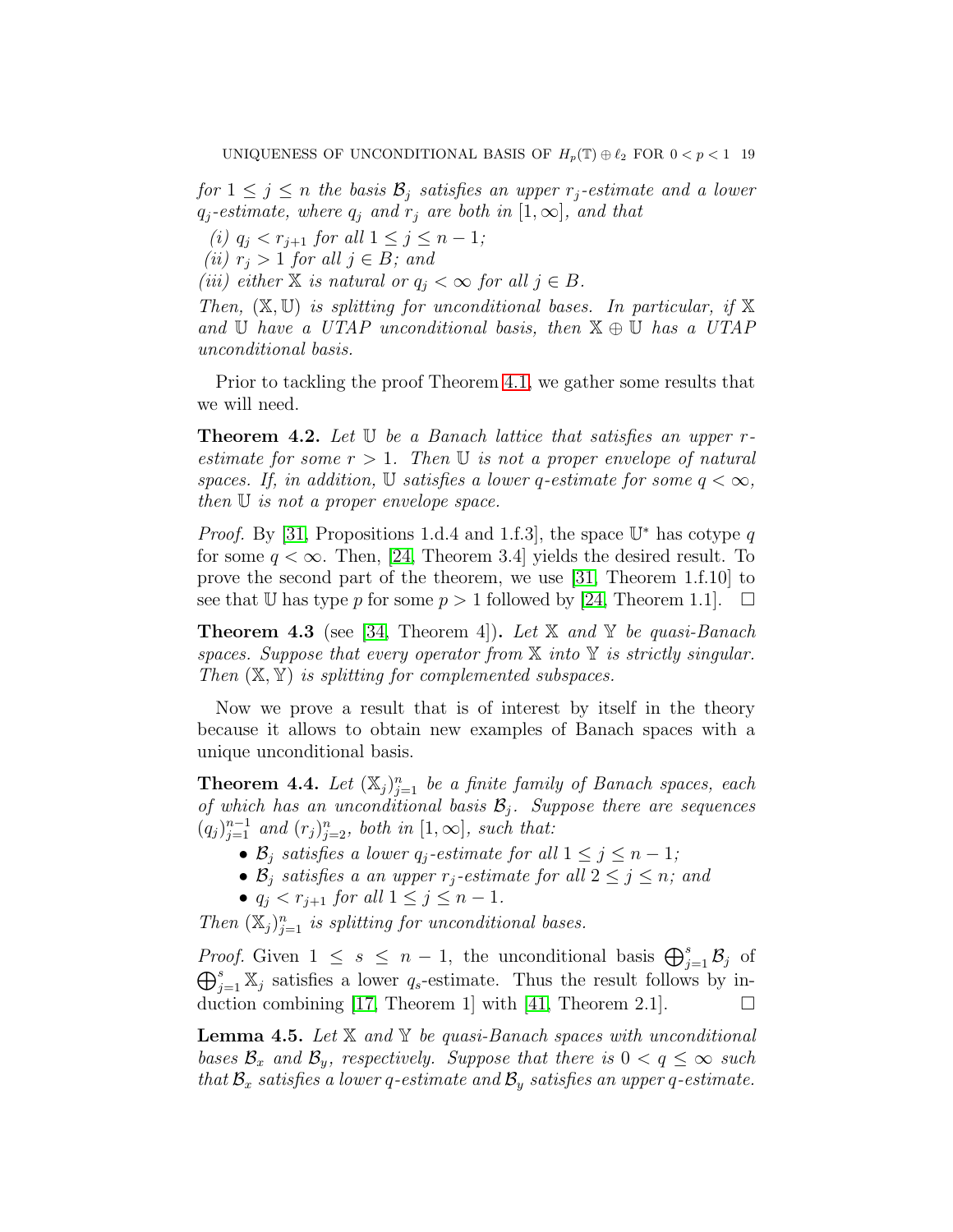*Then every sequence* B *in* X ⊕ Y *disjointly supported with respect to*  $\mathcal{B}_x \oplus \mathcal{B}_y$  has a subsequence which is equivalent either to a sequence in X *disjointly supported with respect to*  $\mathcal{B}_x$ *, or to a sequence in* Y *disjointly supported with respect to*  $\mathcal{B}_y$ *.* 

*Proof.* Put  $\mathcal{B} = (\mathbf{u}_n, \mathbf{v}_n)_{n=1}^{\infty}$ . Passing to a subsequence we can assume that either  $\inf_n ||u_n|| > 0$  or  $||u_n|| \leq \varepsilon_n$  for all  $n \in \mathbb{N}$ , where  $(\varepsilon_n)_{n=1}^{\infty}$  is a given sequence of positive scalars. In the former case,  $\mathcal{B}_u = (\boldsymbol{u}_n)_{n=1}^\infty$ dominates  $\mathcal{E}[\ell_q]$  so that  $\mathcal{B}_u$  also dominates  $\mathcal{B}_v$ . Hence,  $\mathcal{B}$  is equivalent to  $\mathcal{B}_u$ . In the latter case, the principle of small perturbations yields that B is equivalent to  $\mathcal{B}_v$  for a suitable choice of  $(\varepsilon_n)_{n=1}^{\infty}$ .

<span id="page-19-0"></span>**Proposition 4.6.** *For*  $n \in \mathbb{N}$  *let*  $(\mathbb{X}_j)_{j=1}^n$  *be a family of quasi-Banach spaces, each of which has unconditional basis*  $B_j$ *. Suppose there are* sequences  $(q_j)_{j=1}^{n-1}$  and  $(r_j)_{j=2}^n$ , both in  $(0,\infty]$ , such that:

- $q_j < r_{j+1}$  *for all*  $1 \leq j \leq n-1$ *;*
- $\mathcal{B}_j$  *satisfies a lower q<sub>j</sub>-estimate for all*  $1 \leq j \leq n-1$ *; and*
- $\mathcal{B}_j$  *satisfies an upper*  $r_j$ -estimate for all  $2 \leq j \leq n$ .

*Then, if*  $(A, B)$  *is a partition of*  $\{1, \ldots, n\}$  *the spaces*  $\mathbb{X}_a := \bigoplus_{j \in A} \mathbb{X}_j$ and  $\mathbb{X}_b := \bigoplus_{j \in B} \mathbb{X}_j$  are totally incomparable.

*Proof.* Assume by contradiction that there is an infinite-dimensional quasi-Banach space Y isomorphic to a subspace of both  $\mathbb{X}_a$  and  $\mathbb{X}_b$ . By Lemma [3.7,](#page-14-0) passing to a subspace we can suppose that  $\mathbb Y$  has a normalized Schauder basis  $\beta$  equivalent both to a sequence finitely disjointly supported with respect to  $\bigoplus_{j\in A} \mathcal{B}_j$  and to a sequence finitely disjointly supported with respect to  $\bigoplus_{j\in B}^{\infty} \mathcal{B}_j$ . By Lemma [4.5,](#page-18-0) passing to a subbasis we obtain  $i \in A$  and  $k \in \tilde{B}$  such that  $\mathcal{B}$  is equivalent both to a sequence finitely disjointly supported with respect to  $\mathcal{B}_i$  and to a sequence finitely disjointly supported with respect to  $\mathcal{B}_k$ . Switching the roles of A and B if necessary, we assume that  $i < k$ . We infer that  $\mathcal{E}[\ell_{r_k}]$  dominates  $\mathcal{E}[\ell_{q_i}]$  so that  $r_k \leq q_i$ . Since  $q_i < r_{i+1} \leq r_k$  we reach an absurdity.

We are now ready to patch together all the different pieces that play a part in the proof of our main theorem.

*Completion of the Proof of Theorem [4.1.](#page-17-1)* By Theorem [4.2,](#page-18-1) either U is not a proper envelope, or  $X$  is natural and  $U$  is not a proper envelope of natural spaces. By Theorem [4.4,](#page-18-2) the pair  $(\widehat{\mathbb{X}}, \mathbb{U})$  is splitting for unconditional bases. By Proposition [4.6,](#page-19-0)  $\hat{\mathbb{X}}$  and U are incomparable. By Lemma [2.5,](#page-8-0) X and U are semi-complementably incomparable. By Corollary [3.5,](#page-13-2) every operator from  $X$  to  $U$  is strictly singular. By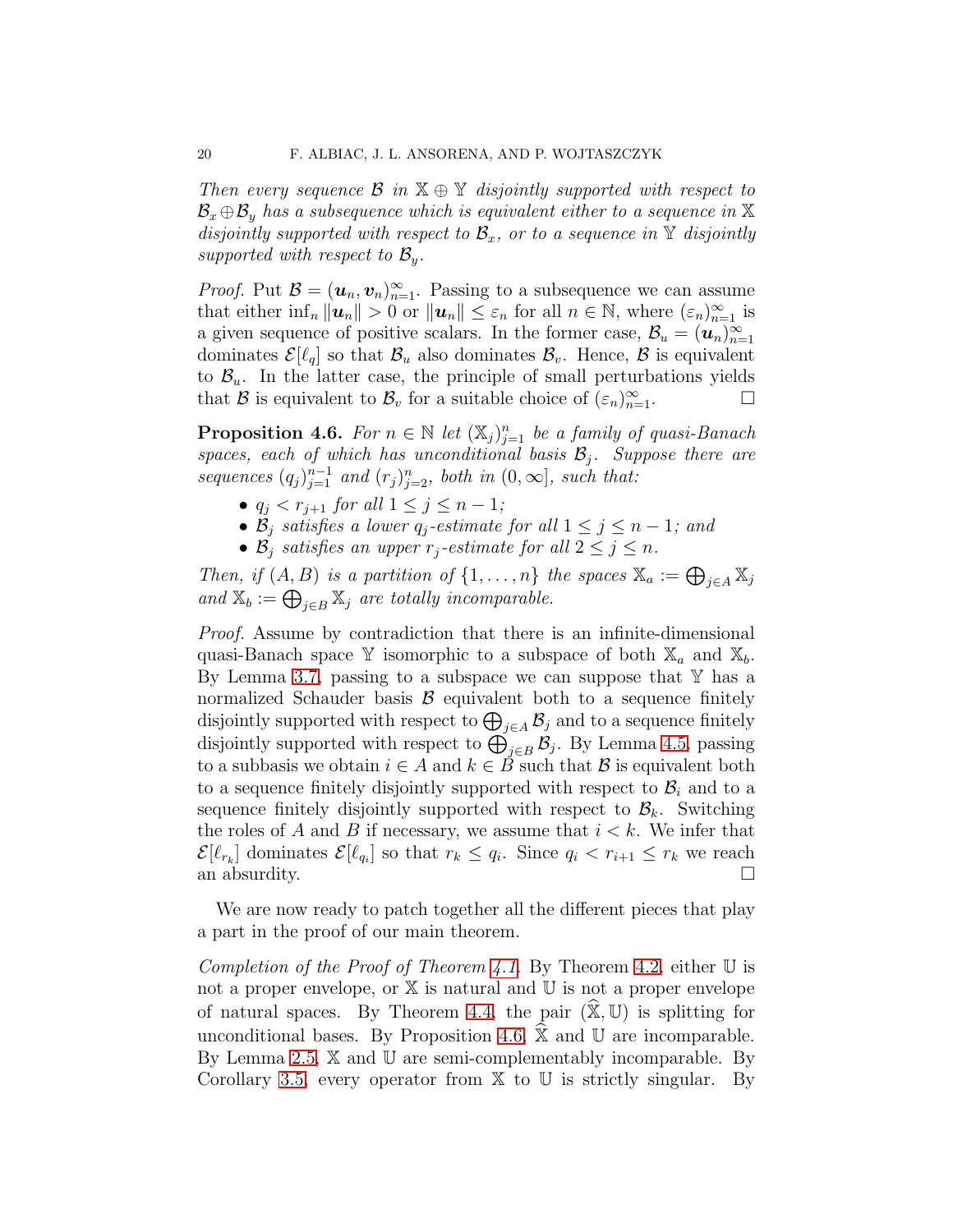Theorem [4.3,](#page-18-3)  $(\mathbb{X}, \mathbb{U})$  is splitting for complemented subspaces. Applying Lemma [2.9](#page-10-0) the proof is over.  $\Box$ 

4.1. Applications. Although we stated Theorem [4.1](#page-17-1) in all generality that our techniques permitted, here we will only apply it in the following cases:

- $A = \{1\}, B = \{2\},\$ and there are  $1 \leq q_1 < r_2 \leq q_2 < \infty$  such that  $\mathcal{B}_1$  is  $q_1$ -concave, and  $\mathcal{B}_2$  is  $r_2$ -convex and  $q_2$ -concave;
- $A = \{1, 3\}, B = \{2\},\$ and there are  $1 \le q_1 < r_2 \le q_2 < r_3$  such that  $\mathcal{B}_1$  is  $q_1$ -concave,  $\mathcal{B}_2$  is  $r_2$ -convex and  $q_2$ -concave, and  $\mathcal{B}_3$  is  $r_3$ -convex.

Notwithstanding, Theorem [4.1](#page-17-1) is crucial in order to obtain new examples of spaces with a unique unconditional basis up to a permutation. We refer the reader to [\[2,](#page-22-7) Corollary 6.2] for a comprehensive inventory of spaces  $X$  to which Theorem [4.1](#page-17-1) is relevant. In fact, if  $X$  is a direct sum built as explained in [\[2,](#page-22-7) Corollary 6.2], then  $X$  is an *L*-convex lattice; moreover  $\ddot{\mathbb{X}}$  is either a q-concave lattice for any  $q > 1$  or r-convex lattice for any  $r < \infty$ , or a direct sum of both. In light of Proposition [3.6,](#page-13-1) Theorem [3.11,](#page-16-1) and [\[39,](#page-23-20) Theorem 5.1], Theorem [4.1](#page-17-1) applies to a direct sum U built with r-convexifications of the Tsirelson space for  $r > 1$ , duals of these convexified spaces, and Nakano spaces associated to a sequence  $(p_j)_{j=1}^{\infty}$  with  $\inf_j p_j > 1$  and  $\sup_j p_j < \infty$ .

Because of their importance in Analysis, we single out some examples involving Hardy spaces. For the convenience of the reader we will next state a few known facts about the spaces  $H_p(\mathbb{T}^d)$  that we will need in order to apply Theorem [4.1.](#page-17-1) The first unconditional bases in  $H_p(\mathbb{T})$  for  $0 < p < 1$  were constructed in [\[42\]](#page-24-2). Those bases allow a manageable expression for the norm in terms of the coefficients relative to the basis. Namely, if  $(x_n)_{n=0}^{\infty}$  is such a normalized basis then

<span id="page-20-0"></span>
$$
\left\| \sum_{n=0}^{\infty} a_n \, x_n \right\|_{H_p(\mathbb{T})} \approx \left( \int_0^1 \left( \sum_{n=0}^{\infty} |a_n|^2 h_n^2 \right)^{p/2} \right)^{1/p}, \ (a_n)_{n=1}^{\infty} \in c_{00}, \ (4.1)
$$

where  $(h_n)_{n=0}^{\infty}$  is the classical Haar system on [0, 1] normalized with respect to the norm in  $L_p([0,1])$ . Using [\(4.1\)](#page-20-0) one can easily see that  $(x_n)_{n=0}^{\infty}$  has a block basic sequence equivalent to the unit vector basis of  $\ell_2$ .

Those bases allow tensor constructions of unconditional bases in  $H_p(\mathbb{T}^d)$  for  $d \in \mathbb{N}$  which satisfy an equivalence analogous to [\(4.1\)](#page-20-0). Using those tensored bases, Kalton et al. [\[26\]](#page-23-21) showed that the spaces  $H_p(\mathbb{T}^d)$  and  $H_p(\mathbb{T}^m)$  with  $0 < p < 1$  and  $d, m \in \mathbb{N}$ , are isomorphic if and only if  $d = m$ . Then it was proved in [\[43\]](#page-24-0) that all the spaces  $H_p(\mathbb{T}^d)$ for  $0 < p < 1$  and  $d \in \mathbb{N}$  have a UTAP unconditional basis. Also from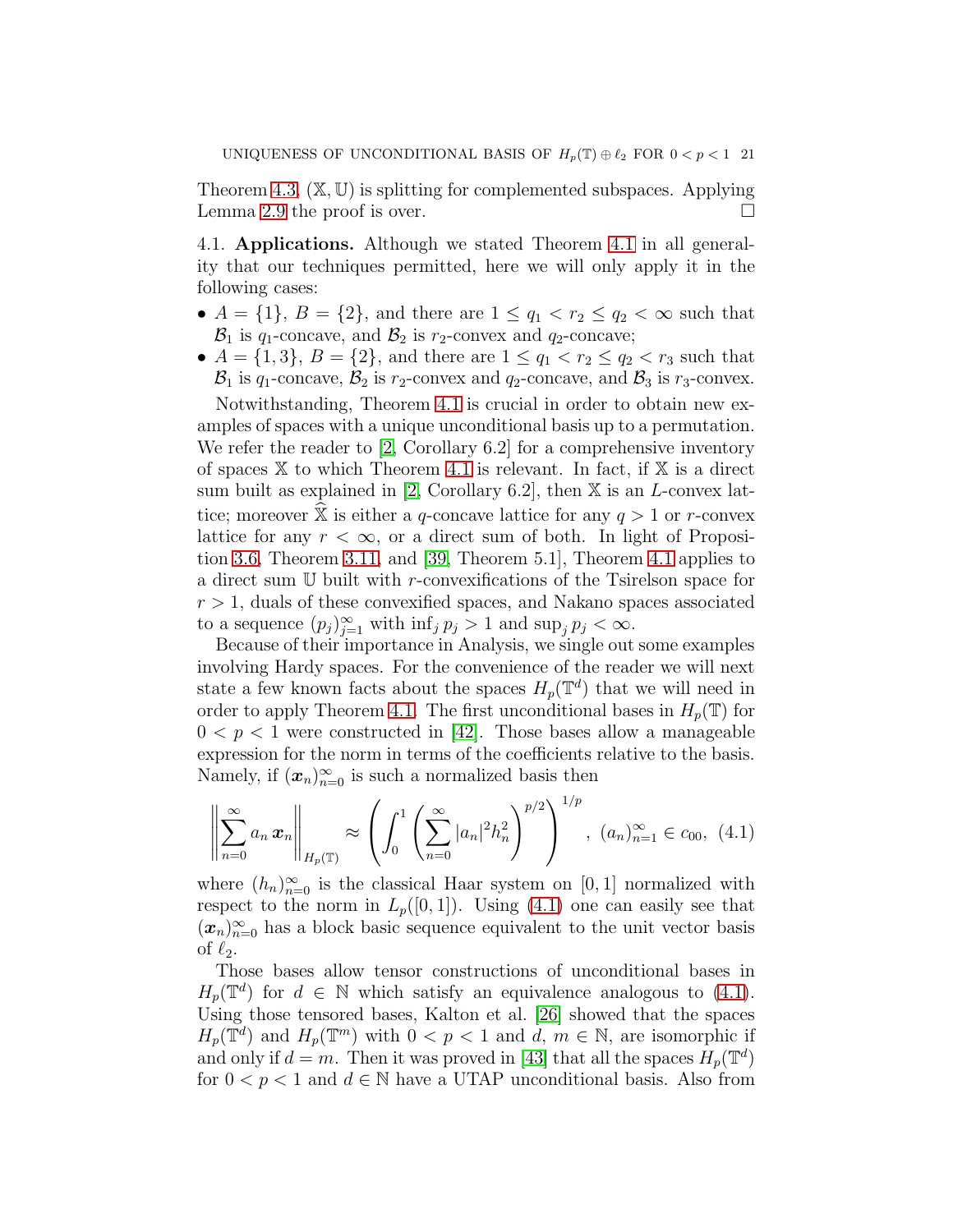the d-dimensional version of  $(4.1)$  we conclude that the (unique) unconditional basis of  $H_p(\mathbb{T}^d)$  has a block basic sequence equivalent to the unit vector basis in  $\ell_2$ . One can also show that the Banach envelope of  $H_p(\mathbb{T}^d)$  is isomorphic to  $\ell_1$ .

<span id="page-21-0"></span>Theorem 4.7. *Let* X *be the finite direct sum of some of the spaces from the following list:*

- *The Hardy space*  $H_p(\mathbb{T}^d)$  *for*  $0 < p < 1$  *and*  $d \in \mathbb{N}$ *;*
- The Nakano space  $\ell(p_n)$ , where  $(p_n)_{n=1}^{\infty}$  *is a non-increasing sequence*  $in [1, \infty)$  *with*  $\lim_{n} p_n = 1$  *and*  $\sup_{n} (p_n - p_{2n}) \log(1 + n) < \infty;$
- The Nakano space  $h(q_n)$ , where  $(q_n)_{n=1}^{\infty}$  *is a non-decreasing sequence*  $in [1, \infty)$  *with*  $\lim_{n} q_n = \infty$  *and*  $\sup_n (1/q_n - 1/q_{2n}) \log(1 + n) < \infty$ ;
- *Tsirelson's space*  $\mathcal{T}$ ;
- *the original Tsirelson's space*  $\mathcal{T}^*$ *.*

Let Y be one of the spaces  $\ell_2$ ,  $\mathcal{T}^{(2)}$ , or  $\mathcal{T}_{*}^{(2)}$ . Then the space  $\mathbb{X} \oplus \mathbb{Y}$  has *a UTAP unconditional basis.*

As the alert reader might have noticed, all known Banach spaces with a UTAP unconditional basis that follow pattern  $(P.1)$  are r-convex lattices for  $r < \infty$ , all known Banach spaces with a UTAP unconditional basis that follow pattern [\(P.3\)](#page-1-0) are q-concave lattices for  $q > 1$ , and all known Banach spaces with a UTAP unconditional basis that follow pattern [\(P.2\)](#page-1-3) are both q-convex and r-concave lattices for  $q < 2 < r$ . Thus Theorem [4.7](#page-21-0) yields in particular new additions to the list of Banach spaces with a UTAP unconditional basis.

The main questions that Theorem [4.4](#page-18-2) leave open in the spirit of the *Memoir* by Bourgain et al. [\[13\]](#page-22-1) are whether  $\ell_1(c_0) \oplus \ell_2$ ,  $c_0(\ell_1) \oplus \ell_2$ ,  $c_0(\ell_2) \oplus \ell_1(\ell_2)$  and  $\ell_2 \oplus \mathcal{T}^{(2)}$  have a UTAP unconditional basis.

*Remark* 4.8*.* We would like to point out that trying to generalize, first [\[41,](#page-24-1) Theorem 2.1] and then Theorem [4.4](#page-18-2) to quasi-Banach spaces, is a priori a feasible program to tackle Question [1.2](#page-2-2) in the case when X is non-locally convex. However, we quickly run into quasi-Banach spaces, such as  $H_p(\mathbb{T})$  for  $0 < p < 1$ , with a UTAP unconditional basis which, despite following pattern  $(P.5)$ , contain a block basic sequence equivalent to the unit vector system of  $\ell_2$ . Thus, in particular they do not satisfy a lower q-estimate for any  $q < 2$  and so we would not be able to apply the wished-for generalization of Theorem [4.4](#page-18-2) to them. This is the reason why in this paper we drew a route to approach Question [1.2](#page-2-2) based on the (necessarily incomplete) information that we get from the envelopes.

*Remark* 4.9*.* Although here we are mainly concerned with and motivated by pattern  $(P.2)$ , it is worth it noting that our methods are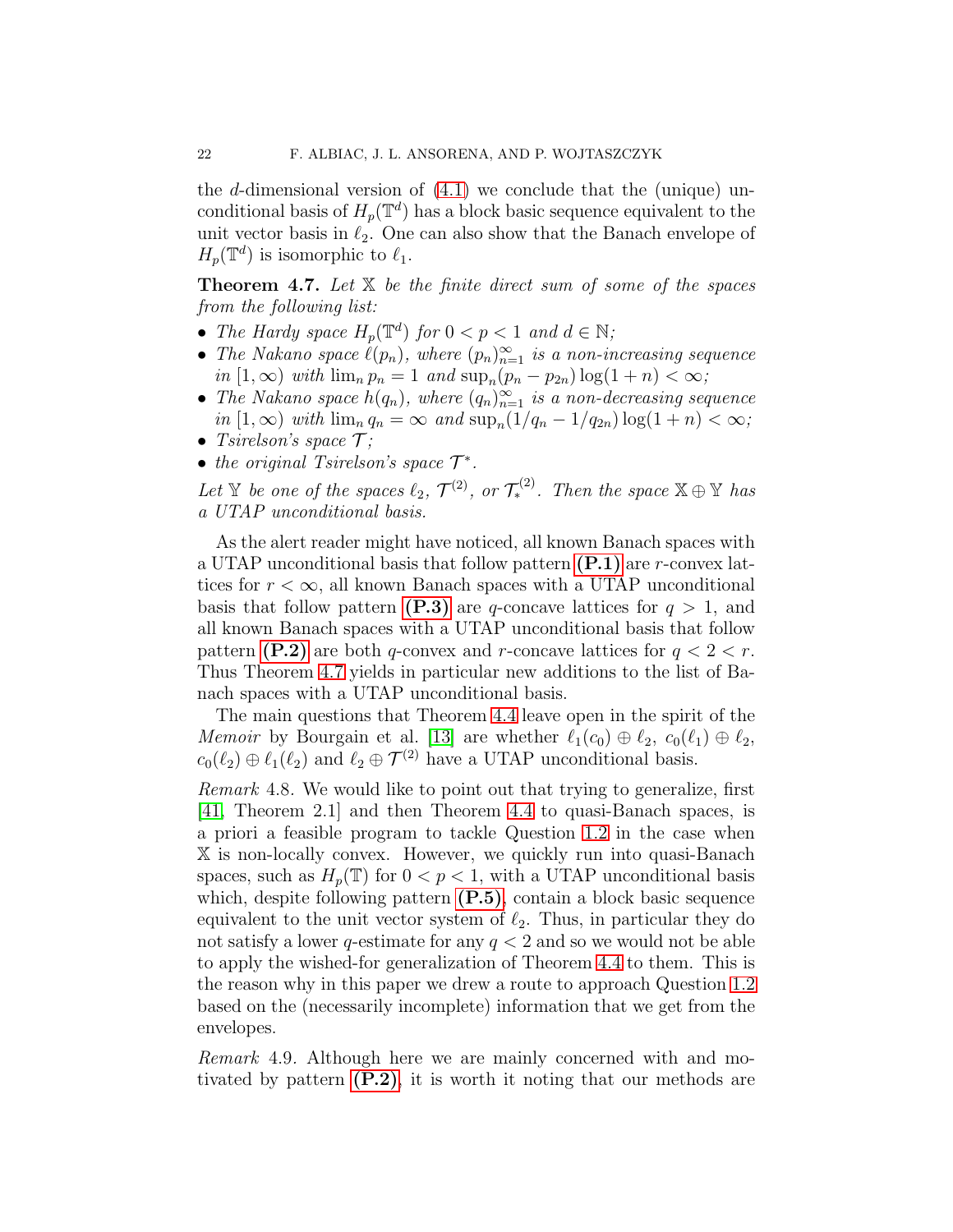more general. As an example let us look at the space  $H_p(\mathbb{T}^d) \oplus c_0$ . It was proved in [\[2\]](#page-22-7) that it has UTAP unconditional basis. However, the result now also easily follows from Theorem [4.1.](#page-17-1)

### **REFERENCES**

- <span id="page-22-4"></span>[1] F. Albiac and J. L. Ansorena, Projections and unconditional bases in direct sums of  $\ell_p$  spaces,  $0 < p \leq \infty$ , Mathematische Nachrichten (to appear) (2019), available at [arXiv1909.06829](arXiv 1909.06829).
- <span id="page-22-7"></span>[2] , On the permutative equivalence of squares of unconditional bases, arXiv e-prints (2020), available at <2002.09010>.
- <span id="page-22-10"></span>[3] F. Albiac, J. L. Ansorena, P. M. Berná, and P. Wojtaszczyk, *Greedy approxi*mation for biorthogonal systems in quasi-banach spaces, arXiv e-prints (2019), available at <1903.11651>.
- <span id="page-22-14"></span>[4] F. Albiac, J. L. Ansorena, S. J. Dilworth, and D. Kutzarova, Banach spaces with a unique greedy basis, J. Approx. Theory  $210$  (2016), 80-102.
- <span id="page-22-8"></span>[5] F. Albiac and N. J. Kalton, Topics in Banach space theory, Second, Graduate Texts in Mathematics, vol. 233, Springer, [Cham], 2016. With a foreword by Gilles Godefory.
- <span id="page-22-5"></span>[6] F. Albiac, N. J. Kalton, and C. Leránoz, Uniqueness of the unconditional basis of  $l_1(l_p)$  and  $l_p(l_1)$ ,  $0 < p < 1$ , Positivity 8 (2004), no. 4, 443-454.
- [7] F. Albiac and C. Leránoz, Uniqueness of unconditional basis in Lorentz sequence spaces, Proc. Amer. Math. Soc. **136** (2008), no. 5, 1643–1647.
- $[8]$  , Uniqueness of unconditional bases in non-locally convex  $\ell_1$ -products, J. Math. Anal. Appl. 374 (2011), no. 2, 394–401.
- <span id="page-22-6"></span>[9]  $\ldots$ , Uniqueness of unconditional bases in non-locally convex  $c_0$ -products, Israel J. Math. 184 (2011), 79–91.
- <span id="page-22-9"></span>[10] T. Aoki, Locally bounded linear topological spaces, Proc. Imp. Acad. Tokyo 18 (1942), 588–594.
- <span id="page-22-11"></span>[11] S. Banach, *Théorie des opérations linéaires*, Chelsea Publishing Co., New York, 1955.
- <span id="page-22-12"></span>[12] C. Bessaga and A. Pelczyński, On bases and unconditional convergence of series in Banach spaces, Studia Math. 17 (1958), 151–164.
- <span id="page-22-1"></span>[13] J. Bourgain, P. G. Casazza, J. Lindenstrauss, and L. Tzafriri, Banach spaces with a unique unconditional basis, up to permutation, Mem. Amer. Math. Soc. 54 (1985), no. 322, iv $+111$ .
- <span id="page-22-2"></span>[14] P. G. Casazza and N. J. Kalton, Uniqueness of unconditional bases in Banach spaces, Israel J. Math. 103 (1998), 141–175.
- <span id="page-22-3"></span> $[15]$  , Uniqueness of unconditional bases in  $c_0$ -products, Studia Math. 133 (1999), no. 3, 275–294.
- <span id="page-22-13"></span>[16] P. G. Casazza and T. J. Shura, Tsirel'son's space, Lecture Notes in Mathematics, vol. 1363, Springer-Verlag, Berlin, 1989. With an appendix by J. Baker, O. Slotterbeck and R. Aron.
- <span id="page-22-15"></span>[17] A. Defant, J. A. López-Molina, and M. J. Rivera, On Pitt's theorem for operators between scalar and vector-valued quasi-Banach sequence spaces, Monatsh. Math. 130 (2000), no. 1, 7–18.
- <span id="page-22-0"></span>[18] I. S. Edelstein and P. Wojtaszczyk, On projections and unconditional bases in direct sums of Banach spaces, Studia Math. 56 (1976), no. 3, 263–276.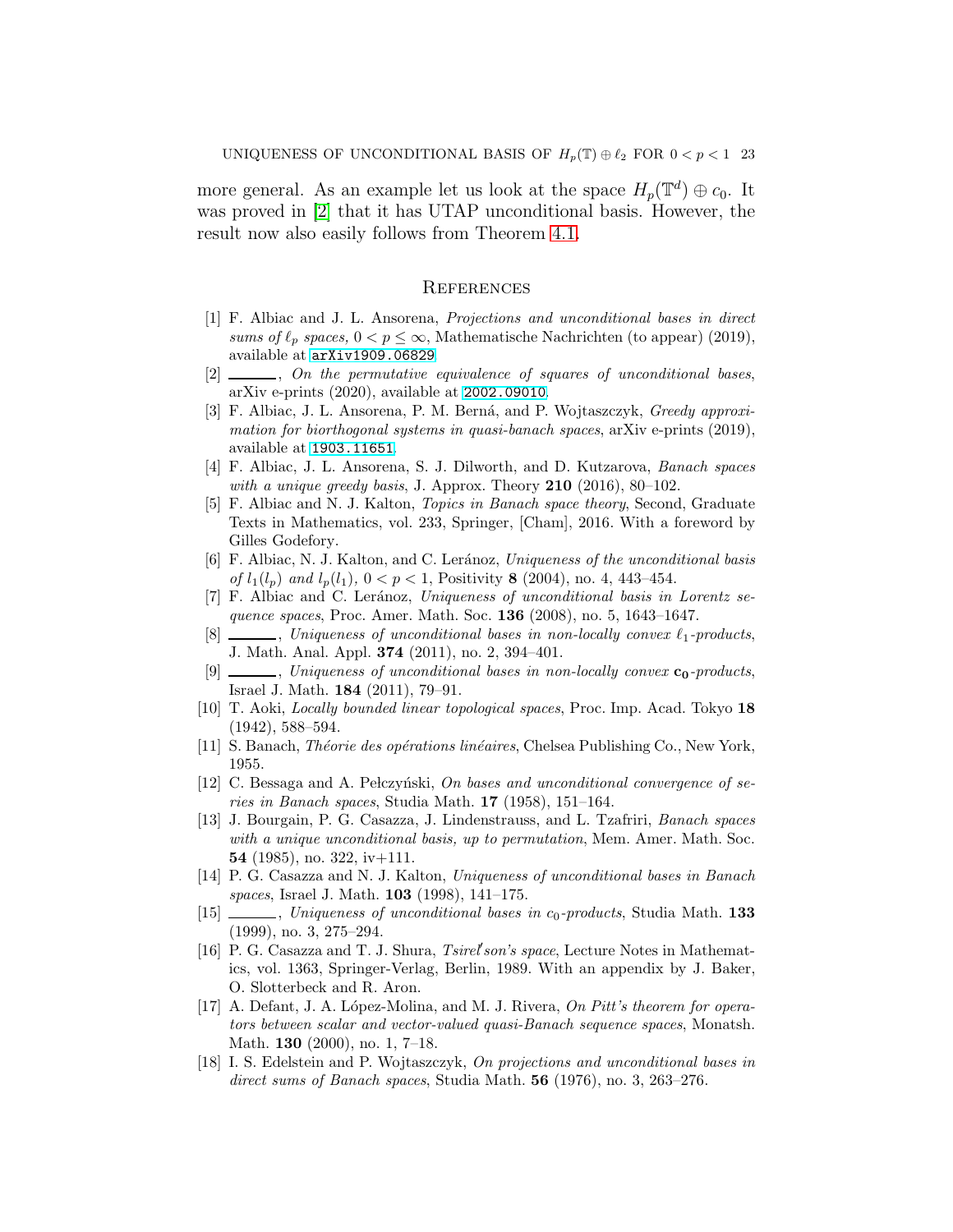- <span id="page-23-18"></span>[19] M. González, A. Martínez-Abejón, and M. Salas-Brown, *Perturbation classes* for semi-Fredholm operators on subprojective and superprojective spaces, Ann. Acad. Sci. Fenn. Math. 36 (2011), no. 2, 481–491.
- <span id="page-23-13"></span>[20] W. T. Gowers, A solution to Banach's hyperplane problem, Bull. London Math. Soc. 26 (1994), no. 6, 523-530.
- <span id="page-23-14"></span>[21] W. T. Gowers and B. Maurey, Banach spaces with small spaces of operators, Math. Ann. 307 (1997), no. 4, 543–568.
- <span id="page-23-3"></span>[22] N. J. Kalton, Orlicz sequence spaces without local convexity, Math. Proc. Cambridge Philos. Soc. 81 (1977), no. 2, 253–277.
- <span id="page-23-10"></span>[23]  $\_\_\_\_\_\$ , Locally complemented subspaces and  $\mathcal{L}_p$ -spaces for  $0 < p < 1$ , Math. Nachr. 115 (1984), 71–97.
- <span id="page-23-11"></span>[24]  $\_\_\_\_\_\$ n Banach envelopes of non-locally convex spaces, Canad. J. Math. 38 (1986), no. 1, 65–86.
- <span id="page-23-17"></span>[25]  $\_\_\_\_\_\_\_\_\_\.\$  The basic sequence problem, Studia Math. **116** (1995), no. 2, 167–187.
- <span id="page-23-21"></span>[26] N. J. Kalton, C. Leránoz, and P. Wojtaszczyk, Uniqueness of unconditional bases in quasi-Banach spaces with applications to Hardy spaces, Israel J. Math. 72 (1990), no. 3, 299–311.
- <span id="page-23-7"></span>[27] N. J. Kalton, N. T. Peck, and J. W. Roberts, An F-space sampler, London Mathematical Society Lecture Note Series, vol. 89, Cambridge University Press, Cambridge, 1984.
- <span id="page-23-0"></span>[28] G. Köthe and O. Toeplitz, Lineare Räume mit unendlich vielen Koordinaten und Ringe unendlicher Matrizen, J. Reine Angew. Math. 171 (1934), 193–226.
- <span id="page-23-4"></span>[29] C. Leránoz, Uniqueness of unconditional bases of  $c_0(l_p)$ ,  $0 < p < 1$ , Studia Math. **102** (1992), no. 3, 193-207.
- <span id="page-23-1"></span>[30] J. Lindenstrauss and A. Pelczyński, Absolutely summing operators in  $L_p$ -spaces and their applications, Studia Math. 29 (1968), 275–326.
- <span id="page-23-9"></span>[31] J. Lindenstrauss and L. Tzafriri, Classical Banach spaces. I, Springer-Verlag, Berlin-New York, 1977. Sequence spaces, Ergebnisse der Mathematik und ihrer Grenzgebiete, Vol. 92.
- <span id="page-23-2"></span>[32] J. Lindenstrauss and M. Zippin, Banach spaces with a unique unconditional basis, J. Functional Analysis 3 (1969), 115–125.
- <span id="page-23-15"></span>[33] T. Oikhberg and E. Spinu, Subprojective Banach spaces, J. Math. Anal. Appl. 424 (2015), no. 1, 613–635.
- <span id="page-23-6"></span>[34] A. Ortyński, On complemented subspaces in direct sums of locally bounded  $F$ spaces, Bull. Acad. Polon. Sci. Sér. Sci. Math. 27 (1979), no. 3-4, 269–272.
- <span id="page-23-5"></span>[35] , Unconditional bases in  $l_p \oplus l_q$ ,  $0 < p < q < 1$ , Math. Nachr. 103 (1981), 109–116.
- <span id="page-23-19"></span>[36] A. Pełczyński, Projections in certain Banach spaces, Studia Math. 19 (1960), 209–228.
- <span id="page-23-8"></span>[37] S. Rolewicz, On a certain class of linear metric spaces, Bull. Acad. Polon. Sci. Cl. III. 5 (1957), 471–473, XL.
- <span id="page-23-12"></span>[38] H. P. Rosenthal, On totally incomparable Banach spaces, J. Functional Analysis 4 (1969), 167–175.
- <span id="page-23-20"></span>[39] C. Ruiz and V. M. Sánchez, Subprojective Nakano spaces, J. Math. Anal. Appl. 458 (2018), no. 1, 332–344.
- <span id="page-23-16"></span>[40] W. J. Stiles, Some properties of  $\ell_p$ ,  $0 < p < 1$ , Studia Math. 42 (1972), 109– 119.